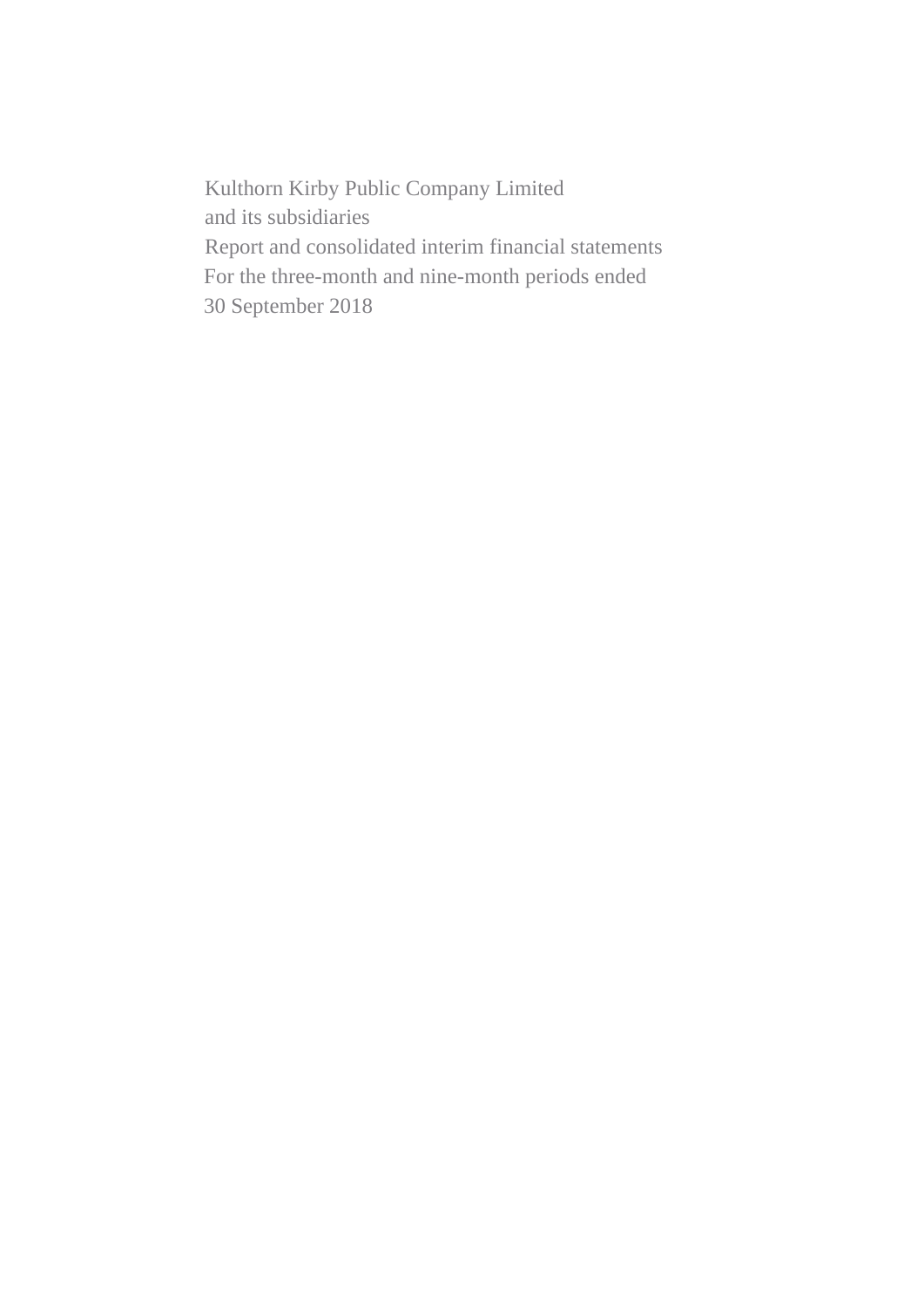# **Independent Auditor's Report on Review of Interim Financial Information**

To the Shareholders of Kulthorn Kirby Public Company Limited

I have reviewed the accompanying consolidated statement of financial position of Kulthorn Kirby Public Company Limited and its subsidiaries as at 30 September 2018, the related consolidated statements of comprehensive income for the three-month and nine-month periods ended 30 September 2018, the consolidated statements of changes in shareholders' equity and cash flows for the nine-month period then ended, as well as the condensed notes to the consolidated financial statements. I have also reviewed the separate financial information of Kulthorn Kirby Public Company Limited for the same period. Management is responsible for the preparation and presentation of this interim financial information in accordance with Thai Accounting Standard No. 34 *Interim Financial Reporting*. My responsibility is to express a conclusion on this interim financial information based on my review.

## **Scope of review**

I conducted my review in accordance with Thai Standard on Review Engagements 2410, *Review of Interim Financial Information Performed by the Independent Auditor of the Entity*. A review of interim financial information consists of making inquiries, primarily of persons responsible for financial and accounting matters, and applying analytical and other review procedures. A review is substantially less in scope than an audit conducted in accordance with Thai Standards on Auditing and consequently does not enable me to obtain assurance that I would become aware of all significant matters that might be identified in an audit. Accordingly, I do not express an audit opinion.

## **Conclusion**

Based on my review, nothing has come to my attention that causes me to believe that the accompanying interim financial information is not prepared, in all material respects, in accordance with Thai Accounting Standard No. 34 *Interim Financial Reporting*.

Satida Ratananurak Certified Public Accountant (Thailand) No. 4753

EY Office Limited Bangkok: 7 November 2018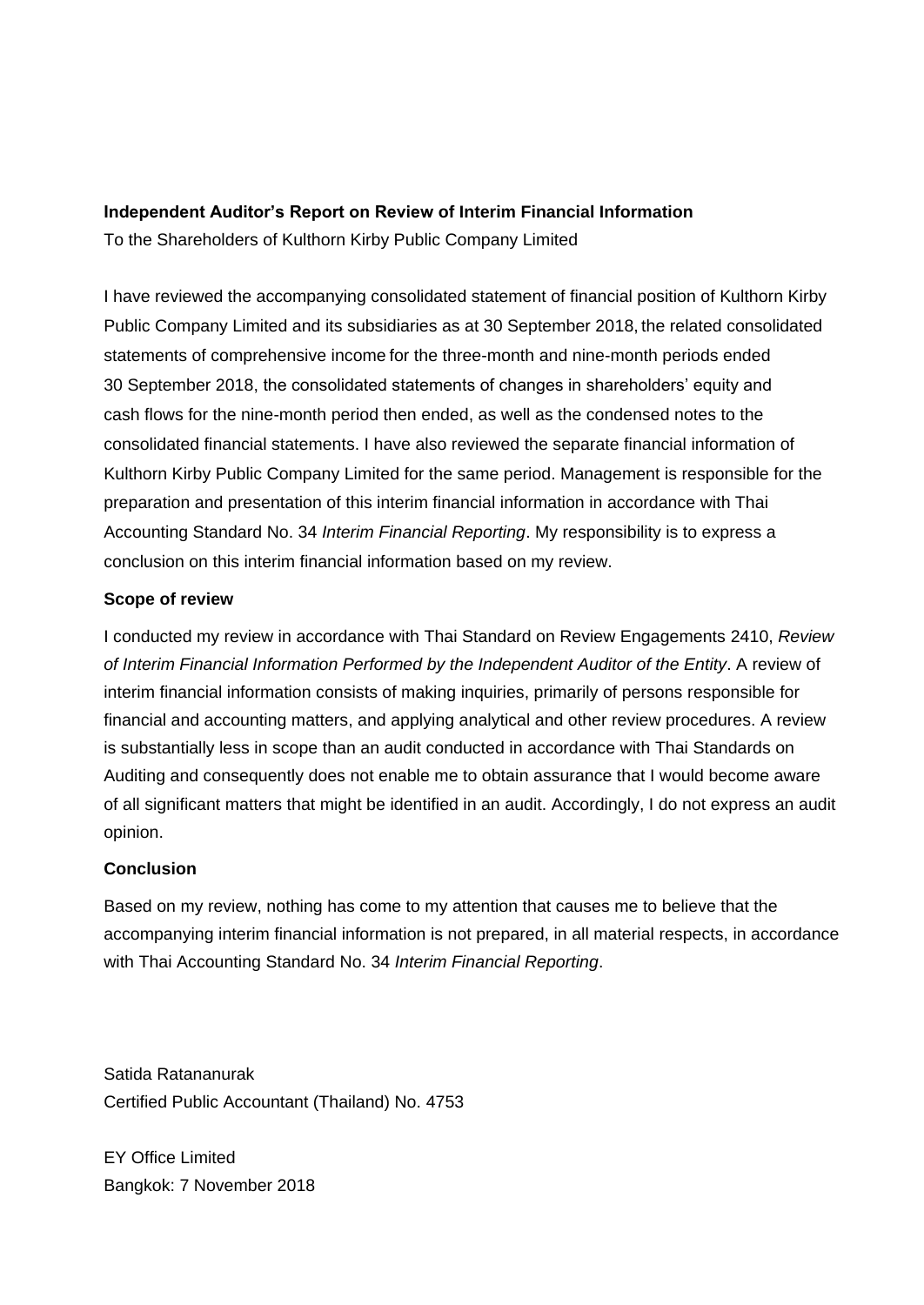**Statements of financial position**

**As at 30 September 2018**

|                                              |                | <b>Consolidated financial statements</b> |           | Separate financial statements                                         |           |
|----------------------------------------------|----------------|------------------------------------------|-----------|-----------------------------------------------------------------------|-----------|
|                                              |                | As at                                    | As at     | As at                                                                 | As at     |
|                                              | Note           |                                          |           | 30 September 2018 31 December 2017 30 September 2018 31 December 2017 |           |
|                                              |                | (Unaudited                               | (Audited) | (Unaudited                                                            | (Audited) |
|                                              |                | but reviewed)                            |           | but reviewed)                                                         |           |
| Assets                                       |                |                                          |           |                                                                       |           |
| <b>Current assets</b>                        |                |                                          |           |                                                                       |           |
| Cash and cash equivalents                    |                | 180,908                                  | 225,681   | 114,405                                                               | 149,225   |
| Trade and other receivables                  | 2, 3           | 1,215,111                                | 1,776,836 | 623,357                                                               | 1,032,477 |
| Short-term loans to related parties          | 2              |                                          |           | 77,444                                                                | 113,000   |
| Inventories                                  | $\overline{4}$ | 2,319,467                                | 2,122,406 | 1,330,355                                                             | 1,184,682 |
| <b>Current tax assets</b>                    |                | 13,787                                   | 25,537    | 608                                                                   | 16,088    |
| VAT receivable                               |                | 36,620                                   | 48,143    | 11,379                                                                | 37,068    |
| Other current assets                         |                | 32,627                                   | 28,400    | 8,958                                                                 | 7,921     |
| <b>Total current assets</b>                  |                | 3,798,520                                | 4,227,003 | 2,166,506                                                             | 2,540,461 |
| <b>Non-current assets</b>                    |                |                                          |           |                                                                       |           |
| Investments in subsidiaries                  | 5              |                                          |           | 2,846,872                                                             | 2,846,872 |
| Property, plant and equipment                | 6              | 2,671,001                                | 2,794,238 | 1,144,801                                                             | 1,265,390 |
| Goodwill on business combination             | 7              |                                          |           |                                                                       |           |
| Other intangible assets                      | 8              | 78,123                                   | 71,080    | 35,314                                                                | 27,855    |
| Advance payment for purchase of fixed assets |                | 82,321                                   | 75,285    | 5,947                                                                 |           |
| Deferred tax assets                          |                | 193,085                                  | 127,457   | 123,378                                                               | 62,130    |
| Other non-current assets                     |                | 1,352                                    | 2,272     | 1,179                                                                 | 1,226     |
| <b>Total non-current assets</b>              |                | 3,025,882                                | 3,070,332 | 4,157,491                                                             | 4,203,473 |
| <b>Total assets</b>                          |                | 6,824,402                                | 7,297,335 | 6,323,997                                                             | 6,743,934 |

(Unit: Thousand Baht)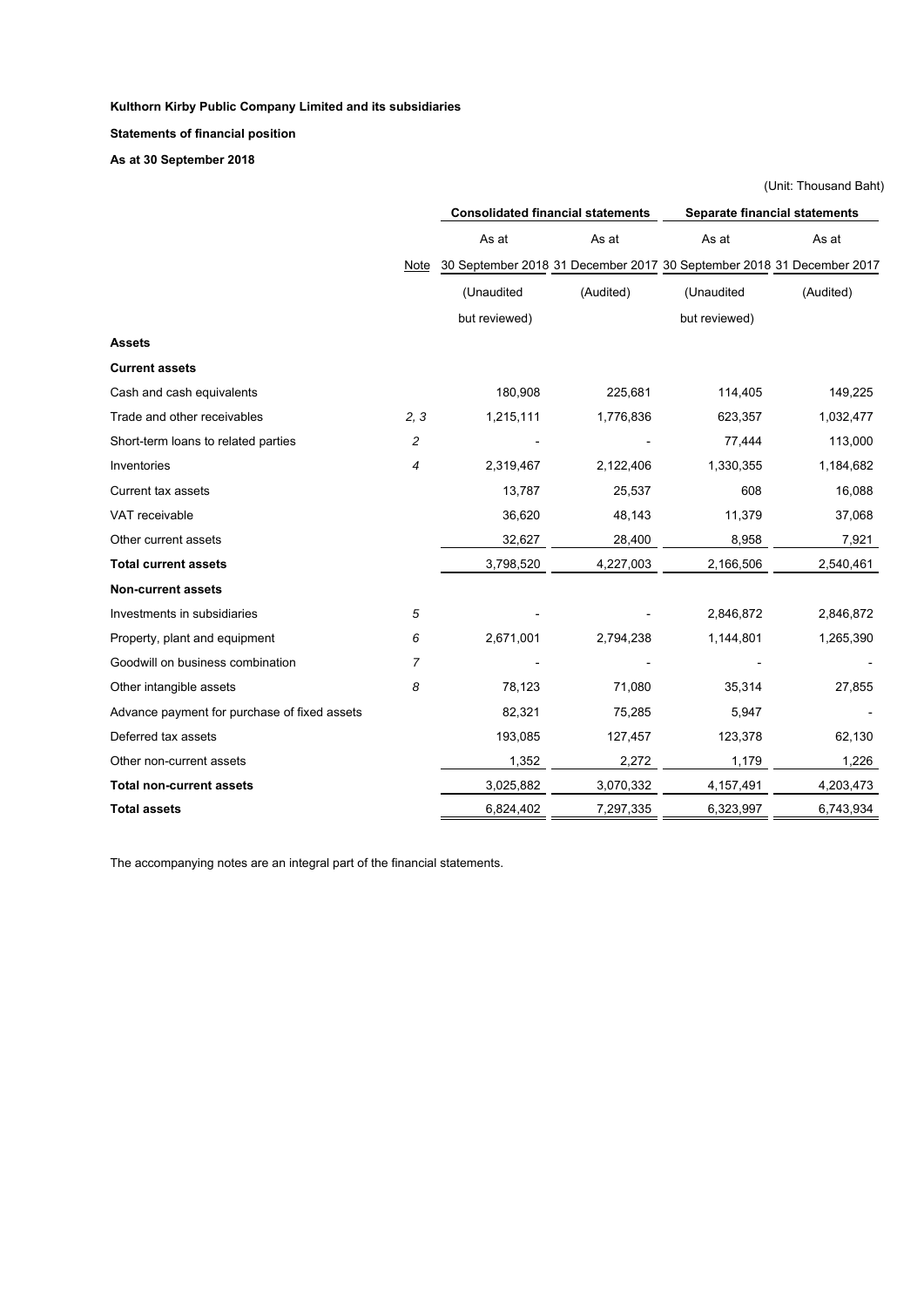**Statements of financial position (continued)**

**As at 30 September 2018**

|                                               |       | <b>Consolidated financial statements</b> |           | Separate financial statements                                         |           |  |
|-----------------------------------------------|-------|------------------------------------------|-----------|-----------------------------------------------------------------------|-----------|--|
|                                               |       | As at                                    | As at     | As at                                                                 | As at     |  |
|                                               | Note  |                                          |           | 30 September 2018 31 December 2017 30 September 2018 31 December 2017 |           |  |
|                                               |       | (Unaudited                               | (Audited) | (Unaudited                                                            | (Audited) |  |
|                                               |       | but reviewed)                            |           | but reviewed)                                                         |           |  |
| Liabilities and shareholders' equity          |       |                                          |           |                                                                       |           |  |
| <b>Current liabilities</b>                    |       |                                          |           |                                                                       |           |  |
| Bank overdrafts and short-term loans from     |       |                                          |           |                                                                       |           |  |
| financial institutions                        | 9     | 2,760,283                                | 3,029,785 | 1,344,232                                                             | 1,509,334 |  |
| Trade and other payables                      | 2, 10 | 831,986                                  | 879,098   | 550,982                                                               | 754,951   |  |
| Short-term loans from related parties         | 2     |                                          |           | 675,025                                                               | 765,206   |  |
| Current portion of long-term loans            | 11    | 300,000                                  | 200,000   | 300,000                                                               | 200,000   |  |
| Current portion of liabilities under          |       |                                          |           |                                                                       |           |  |
| financial lease agreements                    | 12    | 59,841                                   | 61,815    | 1,784                                                                 | 6,438     |  |
| Dividend payable                              |       | 891                                      | 882       | 887                                                                   | 878       |  |
| Income tax payable                            |       |                                          | 1,121     |                                                                       |           |  |
| Other current liabilities                     |       | 57,543                                   | 38,458    | 39,873                                                                | 35,096    |  |
| <b>Total current liabilities</b>              |       | 4,010,544                                | 4,211,159 | 2,912,783                                                             | 3,271,903 |  |
| <b>Non-current liabilities</b>                |       |                                          |           |                                                                       |           |  |
| Long-term loans, net of current portion       | 11    | 850,000                                  | 600,000   | 850,000                                                               | 600,000   |  |
| Liabilities under financial lease agreements, |       |                                          |           |                                                                       |           |  |
| net of current portion                        | 12    | 20,133                                   | 63,831    | 1,765                                                                 | 2,495     |  |
| Provision for long-term employee benefits     |       | 212,116                                  | 196,852   | 101,874                                                               | 94,774    |  |
| <b>Total non-current liabilities</b>          |       | 1,082,249                                | 860,683   | 953,639                                                               | 697,269   |  |
| <b>Total liabilities</b>                      |       | 5,092,793                                | 5,071,842 | 3,866,422                                                             | 3,969,172 |  |

(Unit: Thousand Baht)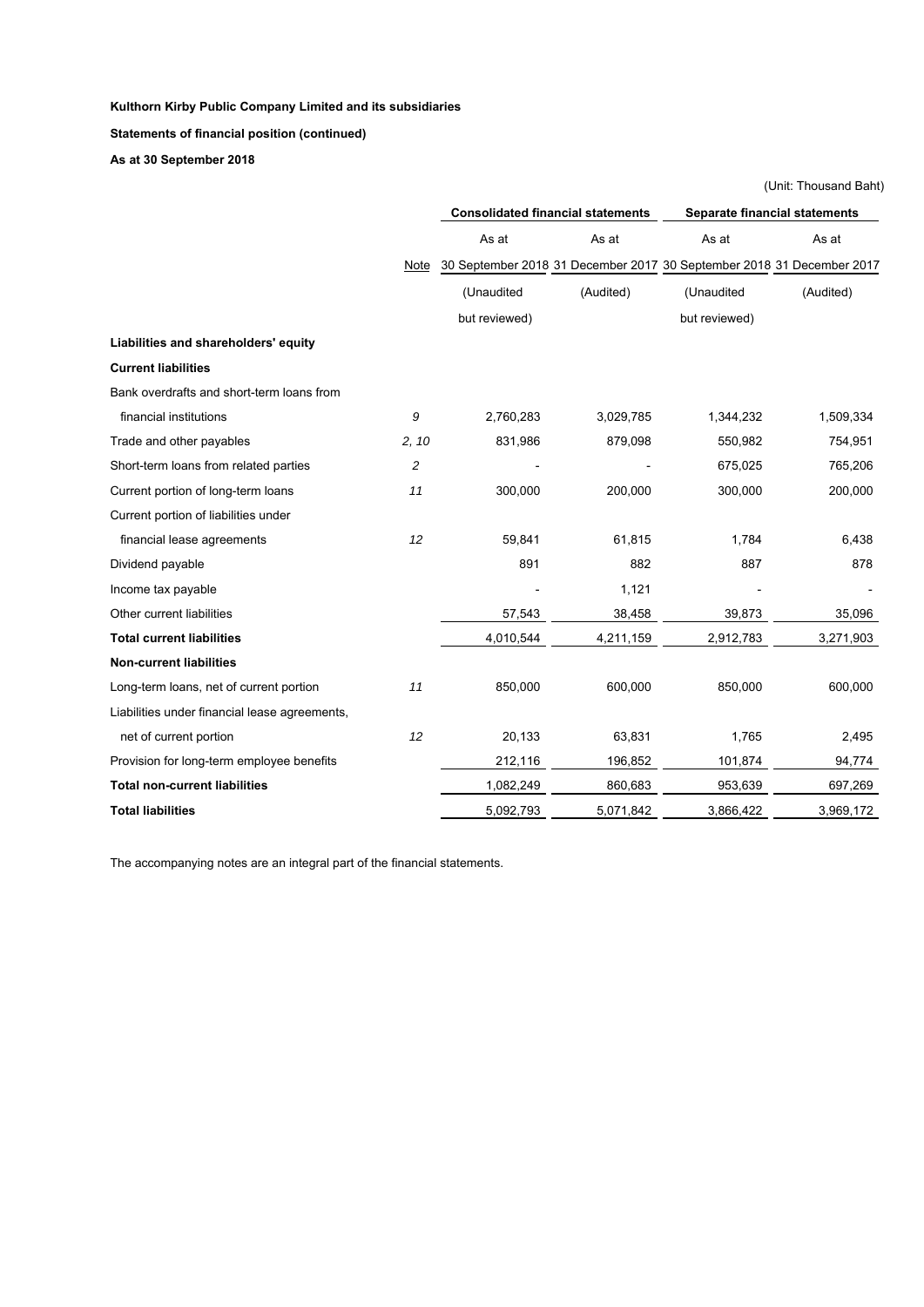**Statements of financial position (continued)**

**As at 30 September 2018**

|                                                        | <b>Consolidated financial statements</b> |           | Separate financial statements                                         |           |  |
|--------------------------------------------------------|------------------------------------------|-----------|-----------------------------------------------------------------------|-----------|--|
|                                                        | As at                                    | As at     | As at                                                                 | As at     |  |
|                                                        |                                          |           | 30 September 2018 31 December 2017 30 September 2018 31 December 2017 |           |  |
|                                                        | (Unaudited                               | (Audited) | (Unaudited                                                            | (Audited) |  |
|                                                        | but reviewed)                            |           | but reviewed)                                                         |           |  |
| <b>Shareholders' equity</b>                            |                                          |           |                                                                       |           |  |
| Share capital                                          |                                          |           |                                                                       |           |  |
| Registered                                             |                                          |           |                                                                       |           |  |
| 1,200,000,000 ordinary shares of Baht 1 each           | 1,200,000                                | 1,200,000 | 1,200,000                                                             | 1,200,000 |  |
| Issued and fully paid up                               |                                          |           |                                                                       |           |  |
| 1,200,000,000 ordinary shares of Baht 1 each           | 1,200,000                                | 1,200,000 | 1,200,000                                                             | 1,200,000 |  |
| Share premium                                          | 700,000                                  | 700,000   | 700,000                                                               | 700,000   |  |
| Surplus from business combination under common control | 207,898                                  | 207,898   |                                                                       |           |  |
| Retained earnings (deficits)                           |                                          |           |                                                                       |           |  |
| Appropriated - statutory reserve                       | 120,000                                  | 120,000   | 120,000                                                               | 120,000   |  |
| Unappropriated                                         | (494, 234)                               | 8,345     | 437,575                                                               | 754,762   |  |
| Other components of shareholders' equity               | (2,055)                                  | (10, 750) |                                                                       |           |  |
| <b>Total shareholders' equity</b>                      | 1,731,609                                | 2,225,493 | 2,457,575                                                             | 2,774,762 |  |
| Total liabilities and shareholders' equity             | 6,824,402                                | 7,297,335 | 6,323,997                                                             | 6,743,934 |  |

- - - -

(Unit: Thousand Baht)

The accompanying notes are an integral part of the financial statements.

Directors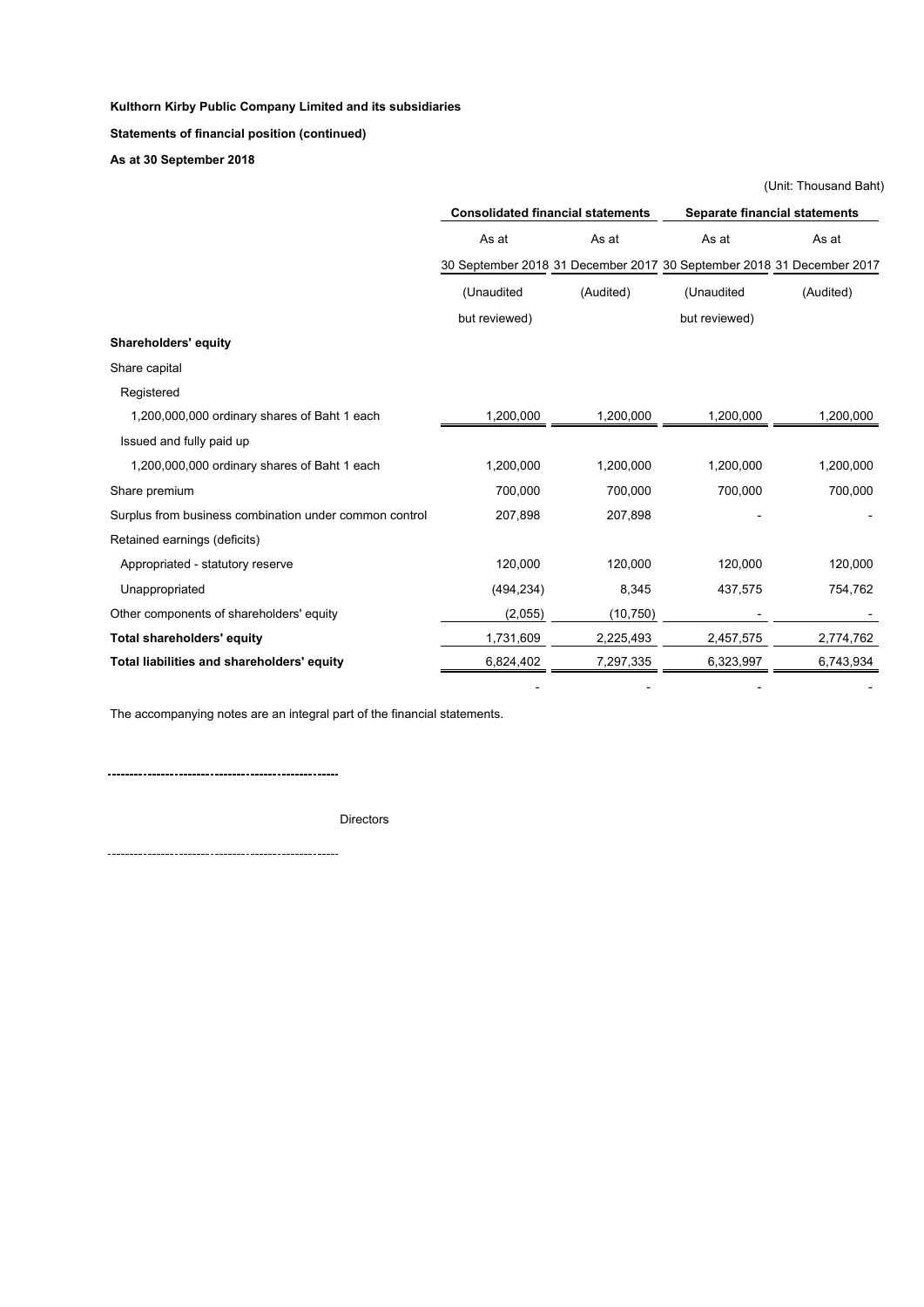#### (Unaudited but reviewed)

#### **Kulthorn Kirby Public Company Limited and its subsidiaries**

#### **Statements of comprehensive income**

**For the three-month period ended 30 September 2018**

|                                                             | (Unit: Thousand Baht except loss per share expressed in Baht) |                                                                           |            |            |           |  |  |
|-------------------------------------------------------------|---------------------------------------------------------------|---------------------------------------------------------------------------|------------|------------|-----------|--|--|
|                                                             |                                                               | <b>Consolidated financial statements</b><br>Separate financial statements |            |            |           |  |  |
|                                                             | <b>Note</b>                                                   | 2018                                                                      | 2017       | 2018       | 2017      |  |  |
| <b>Profit or loss:</b>                                      |                                                               |                                                                           |            |            |           |  |  |
| <b>Revenues</b>                                             |                                                               |                                                                           |            |            |           |  |  |
| Sales and service income                                    | 2, 15                                                         | 1,547,467                                                                 | 2,169,655  | 692,597    | 1,184,356 |  |  |
| Other income                                                |                                                               |                                                                           |            |            |           |  |  |
| Income from scrap sales                                     | $\sqrt{2}$                                                    | 8,781                                                                     | 14,792     | 393        | 12,669    |  |  |
| Gain on exchange                                            |                                                               | 7,319                                                                     |            | 5,814      |           |  |  |
| Interest income                                             | $\sqrt{2}$                                                    | 1,556                                                                     | 26         | 978        | 1,785     |  |  |
| Others                                                      |                                                               | 3,079                                                                     | 2,163      | 7,535      | 6,152     |  |  |
| <b>Total revenues</b>                                       |                                                               | 1,568,202                                                                 | 2,186,636  | 707,317    | 1,204,962 |  |  |
| <b>Expenses</b>                                             |                                                               |                                                                           |            |            |           |  |  |
| Cost of sales and services                                  | $\overline{c}$                                                | 1,617,516                                                                 | 2,125,252  | 711,285    | 1,162,757 |  |  |
| Selling expenses                                            |                                                               | 13,354                                                                    | 30,497     | 981        | 17,376    |  |  |
| Administrative expenses                                     |                                                               | 151,898                                                                   | 123,843    | 101,223    | 74,841    |  |  |
| Loss on exchange                                            |                                                               |                                                                           | 276        |            | 4,493     |  |  |
| <b>Total expenses</b>                                       |                                                               | 1,782,768                                                                 | 2,279,868  | 813,489    | 1,259,467 |  |  |
| Loss before finance cost and income tax                     |                                                               | (214, 566)                                                                | (93, 232)  | (106, 172) | (54, 505) |  |  |
| Finance cost                                                |                                                               | (46, 734)                                                                 | (44, 801)  | (35, 467)  | (31, 599) |  |  |
| Loss before income tax                                      |                                                               | (261, 300)                                                                | (138, 033) | (141, 639) | (86, 104) |  |  |
| Income tax                                                  | 13                                                            | 40,190                                                                    | 15,660     | 29,908     | 11,985    |  |  |
| Loss for the period                                         |                                                               | (221, 110)                                                                | (122, 373) | (111, 731) | (74, 119) |  |  |
| Other comprehensive income:                                 |                                                               |                                                                           |            |            |           |  |  |
| Other comprehensive income to be reclassified               |                                                               |                                                                           |            |            |           |  |  |
| to profit or loss in subsequent periods:                    |                                                               |                                                                           |            |            |           |  |  |
| Exchange differences on translation of                      |                                                               |                                                                           |            |            |           |  |  |
| financial statements in foreign currency                    |                                                               | 1,142                                                                     | (1,649)    |            |           |  |  |
| Other comprehensive income to be reclassified               |                                                               |                                                                           |            |            |           |  |  |
| to profit or loss in subsequent periods - net of income tax |                                                               | 1,142                                                                     | (1,649)    |            |           |  |  |
| Other comprehensive income for the period                   |                                                               | 1,142                                                                     | (1,649)    |            |           |  |  |
| Total comprehensive income for the period                   |                                                               | (219, 968)                                                                | (124, 022) | (111, 731) | (74, 119) |  |  |
| Basic loss per share (Baht)                                 | 14                                                            |                                                                           |            |            |           |  |  |
| Loss attributable to equity holders of the Company          |                                                               | $-0.18$                                                                   | $-0.10$    | $-0.09$    | $-0.06$   |  |  |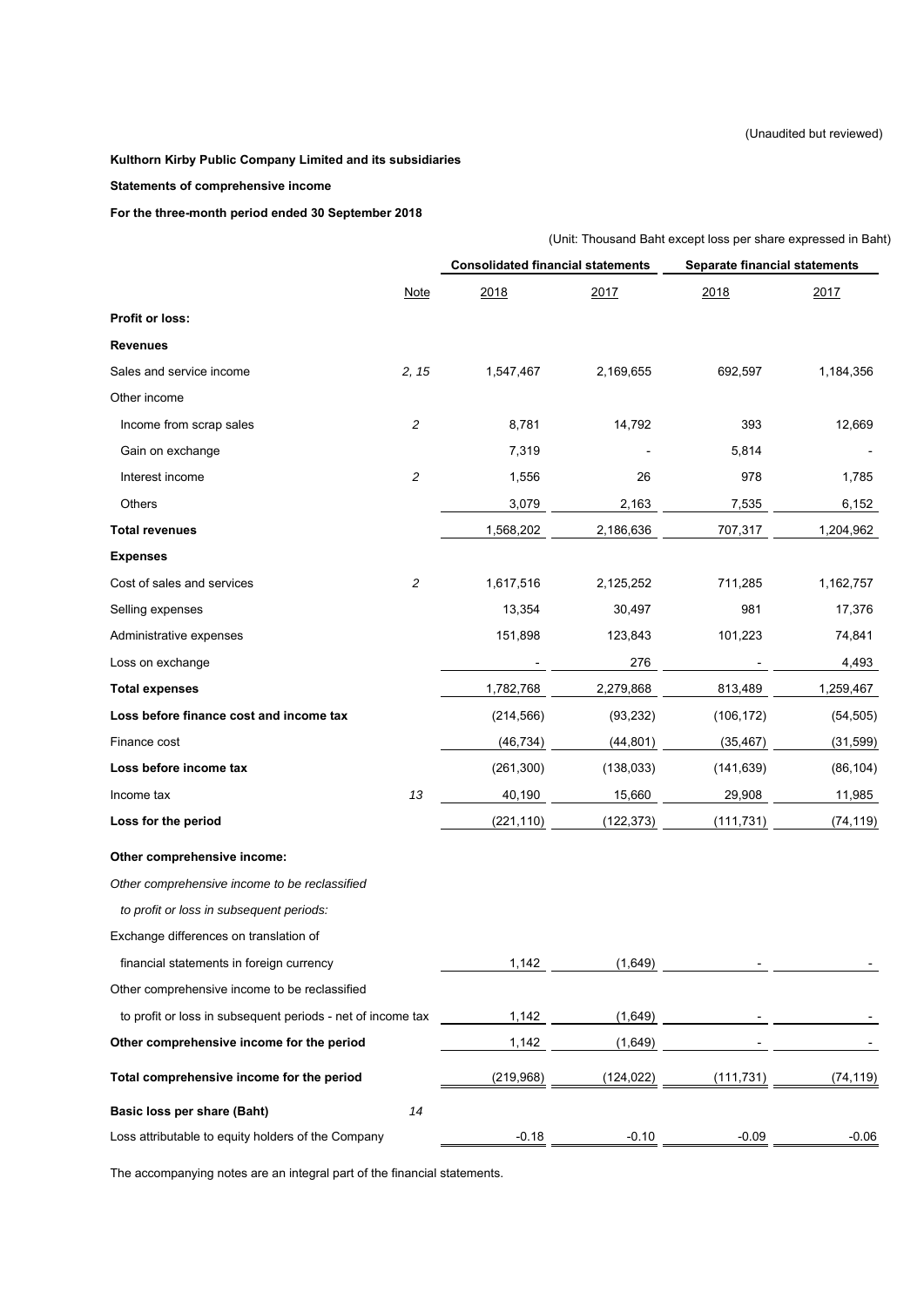#### **Statements of comprehensive income**

**For the nine-month period ended 30 September 2018**

|                                                             | (Unit: Thousand Baht except loss per share expressed in Baht) |                                          |            |                               |           |  |  |
|-------------------------------------------------------------|---------------------------------------------------------------|------------------------------------------|------------|-------------------------------|-----------|--|--|
|                                                             |                                                               | <b>Consolidated financial statements</b> |            | Separate financial statements |           |  |  |
|                                                             | <b>Note</b>                                                   | 2018                                     | 2017       | 2018                          | 2017      |  |  |
| <b>Profit or loss:</b>                                      |                                                               |                                          |            |                               |           |  |  |
| <b>Revenues</b>                                             |                                                               |                                          |            |                               |           |  |  |
| Sales and service income                                    | 2, 15                                                         | 6,021,356                                | 7,088,993  | 3,181,147                     | 4,026,647 |  |  |
| Other income                                                |                                                               |                                          |            |                               |           |  |  |
| Income from scrap sales                                     | $\sqrt{2}$                                                    | 26,598                                   | 34,676     | 19,254                        | 29,695    |  |  |
| Gain on exchange                                            |                                                               | 6,076                                    | 12,822     | 3,547                         | 1,346     |  |  |
| Interest income                                             | $\sqrt{2}$                                                    | 2,140                                    | 566        | 3,721                         | 6,153     |  |  |
| Others                                                      |                                                               | 12,436                                   | 11,005     | 21,959                        | 17,930    |  |  |
| <b>Total revenues</b>                                       |                                                               | 6,068,606                                | 7,148,062  | 3,229,628                     | 4,081,771 |  |  |
| <b>Expenses</b>                                             |                                                               |                                          |            |                               |           |  |  |
| Cost of sales and services                                  | $\overline{c}$                                                | 5,971,316                                | 6,599,162  | 3,163,941                     | 3,773,326 |  |  |
| Selling expenses                                            |                                                               | 68,873                                   | 103,788    | 29,833                        | 62,926    |  |  |
| Administrative expenses                                     |                                                               | 397,393                                  | 366,311    | 252,558                       | 214,865   |  |  |
| <b>Total expenses</b>                                       |                                                               | 6,437,582                                | 7,069,261  | 3,446,332                     | 4,051,117 |  |  |
| Profit (loss) before finance cost and income tax            |                                                               | (368, 976)                               | 78,801     | (216, 704)                    | 30,654    |  |  |
| Finance cost                                                |                                                               | (138, 807)                               | (136, 957) | (101, 732)                    | (94, 613) |  |  |
| Loss before income tax                                      |                                                               | (507, 783)                               | (58, 156)  | (318, 436)                    | (63, 959) |  |  |
| Income tax                                                  | 13                                                            | 65,204                                   | (8, 775)   | 61,249                        | 2,548     |  |  |
| Loss for the period                                         |                                                               | (442, 579)                               | (66, 931)  | (257, 187)                    | (61, 411) |  |  |
| Other comprehensive income:                                 |                                                               |                                          |            |                               |           |  |  |
| Other comprehensive income to be reclassified               |                                                               |                                          |            |                               |           |  |  |
| to profit or loss in subsequent periods:                    |                                                               |                                          |            |                               |           |  |  |
| Exchange differences on translation of                      |                                                               |                                          |            |                               |           |  |  |
| financial statements in foreign currency                    |                                                               | 8,695                                    | 2,668      |                               |           |  |  |
| Other comprehensive income to be reclassified               |                                                               |                                          |            |                               |           |  |  |
| to profit or loss in subsequent periods - net of income tax |                                                               | 8,695                                    | 2,668      |                               |           |  |  |
| Other comprehensive income for the period                   |                                                               | 8,695                                    | 2,668      |                               |           |  |  |
| Total comprehensive income for the period                   |                                                               | (433, 884)                               | (64, 263)  | (257, 187)                    | (61, 411) |  |  |
| Basic loss per share (Baht)                                 | 14                                                            |                                          |            |                               |           |  |  |
| Loss attributable to equity holders of the Company          |                                                               | (0.37)                                   | (0.06)     | $-0.21$                       | $-0.05$   |  |  |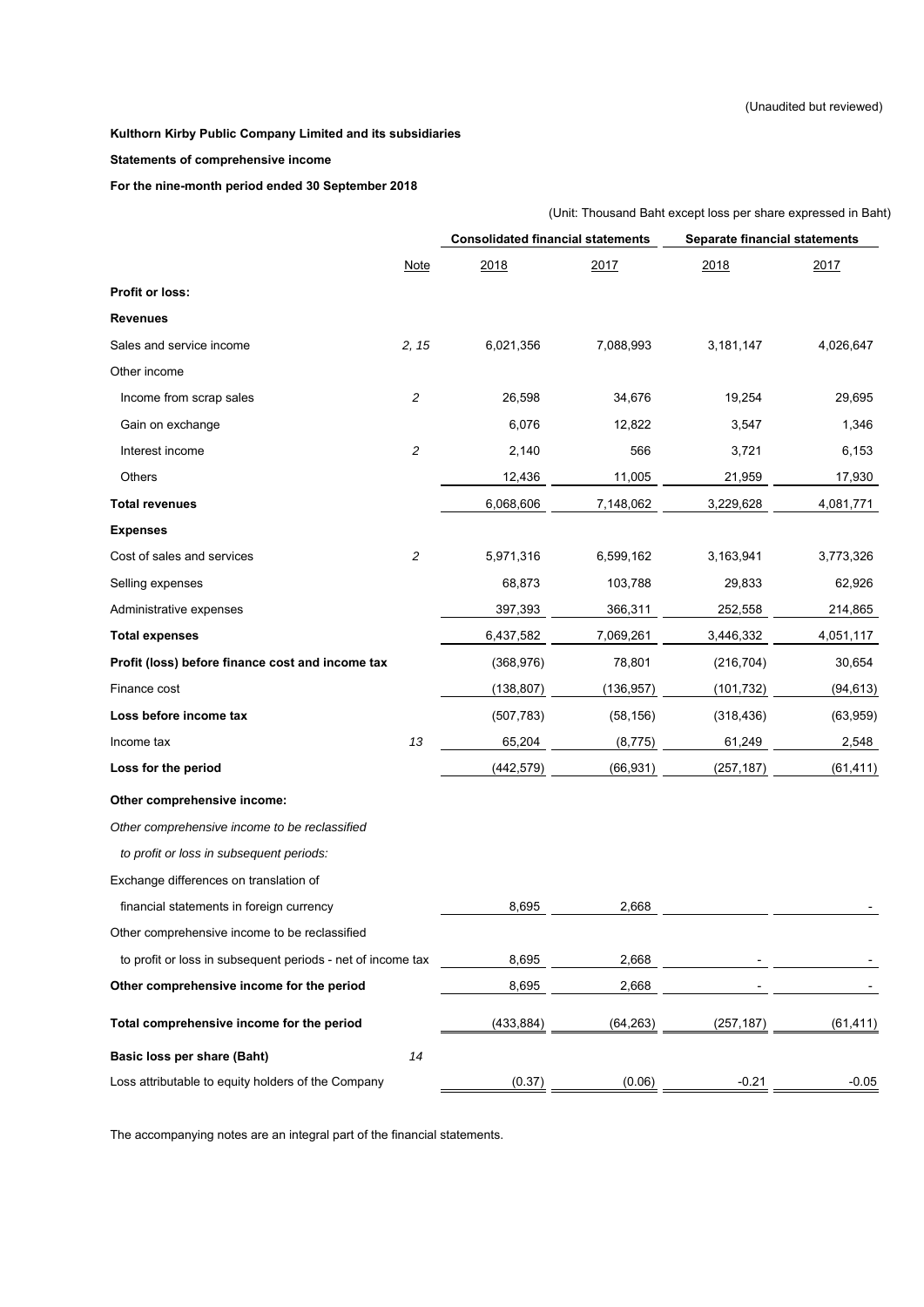#### **Cash flow statements**

#### **For the nine-month period ended 30 September 2018**

|                                                        |                                          |            | (Unit: Thousand Baht)         |           |  |
|--------------------------------------------------------|------------------------------------------|------------|-------------------------------|-----------|--|
|                                                        | <b>Consolidated financial statements</b> |            | Separate financial statements |           |  |
|                                                        | 2018                                     | 2017       | 2018                          | 2017      |  |
| Cash flows from operating activities                   |                                          |            |                               |           |  |
| Loss before tax                                        | (507, 783)                               | (58, 156)  | (318, 436)                    | (63,959)  |  |
| Adjustments to reconcile loss before tax to            |                                          |            |                               |           |  |
| net cash provided by (paid from) operating activities: |                                          |            |                               |           |  |
| Unrealised (gain) loss on exchange                     | 7,533                                    | (604)      | 5,623                         | (3,284)   |  |
| Reduction of inventory to net realisable value         | 53,852                                   | 40,813     | 27,506                        | 15,033    |  |
| Reversal of allowance for doubtful accounts            | (41, 627)                                | (990)      | (418)                         |           |  |
| Bad debt                                               | 40,941                                   |            |                               |           |  |
| Reversal of allowance for impairment of assets         | (4,059)                                  |            |                               |           |  |
| Depreciation and amortisation                          | 312,204                                  | 356,929    | 129,607                       | 157,869   |  |
| Gain on sales of property, plant and equipment         | (256)                                    | (97)       | (112)                         | (73)      |  |
| Loss on write-off property, plant and equipment        |                                          |            |                               |           |  |
| and intangible assets                                  | 10,582                                   |            |                               |           |  |
| Provision for long-term employee benefits              | 15,264                                   | 13,493     | 7,100                         | 6,225     |  |
| Dividend income                                        | (5)                                      | (6)        | (5)                           | (6)       |  |
| Subsidies income from Government grants                | (2,910)                                  | (432)      | (2,910)                       | (432)     |  |
| Interest income                                        | (2, 140)                                 | (566)      | (3,721)                       | (6, 153)  |  |
| Deferred interest                                      | 4,942                                    | 8,063      | 260                           | 813       |  |
| Interest expenses                                      | 121,197                                  | 120,372    | 97,711                        | 90,830    |  |
| Profit (loss) from operating activities before         |                                          |            |                               |           |  |
| changes in operating assets and liabilities            | 7,735                                    | 478,819    | (57, 795)                     | 196,863   |  |
| Operating assets (increase) decrease                   |                                          |            |                               |           |  |
| Trade and other receivables                            | 588,428                                  | 127,327    | 491,052                       | 165,830   |  |
| Inventories                                            | (250, 913)                               | (100, 433) | (173, 179)                    | 70,518    |  |
| Other current assets                                   | 7,296                                    | (124, 394) | 24,652                        | (17, 820) |  |
| Other non-current assets                               | 920                                      | (202)      | 47                            | (204)     |  |
| Operating liabilities increase (decrease)              |                                          |            |                               |           |  |
| Trade and other payables                               | (70, 341)                                | 152,935    | (229, 160)                    | 41,960    |  |
| Other current liabilities                              | 4,831                                    | (4,695)    | (8, 722)                      | 5,540     |  |
| Cash flows from operating activities                   | 287,956                                  | 529,357    | 46,895                        | 462,687   |  |
| Cash paid for long-term employee benefits              |                                          | (168)      |                               |           |  |
| Cash received from interest income                     | 2,140                                    | 566        | 3,856                         | 6,090     |  |
| Cash paid for interest expenses                        | (122,094)                                | (120, 578) | (98, 440)                     | (91, 217) |  |
| Cash paid for income tax                               | (15, 331)                                | (40, 350)  | (608)                         | (15, 884) |  |
| Net cash flows from (used in) operating activities     | 152,671                                  | 368,827    | (48, 297)                     | 361,676   |  |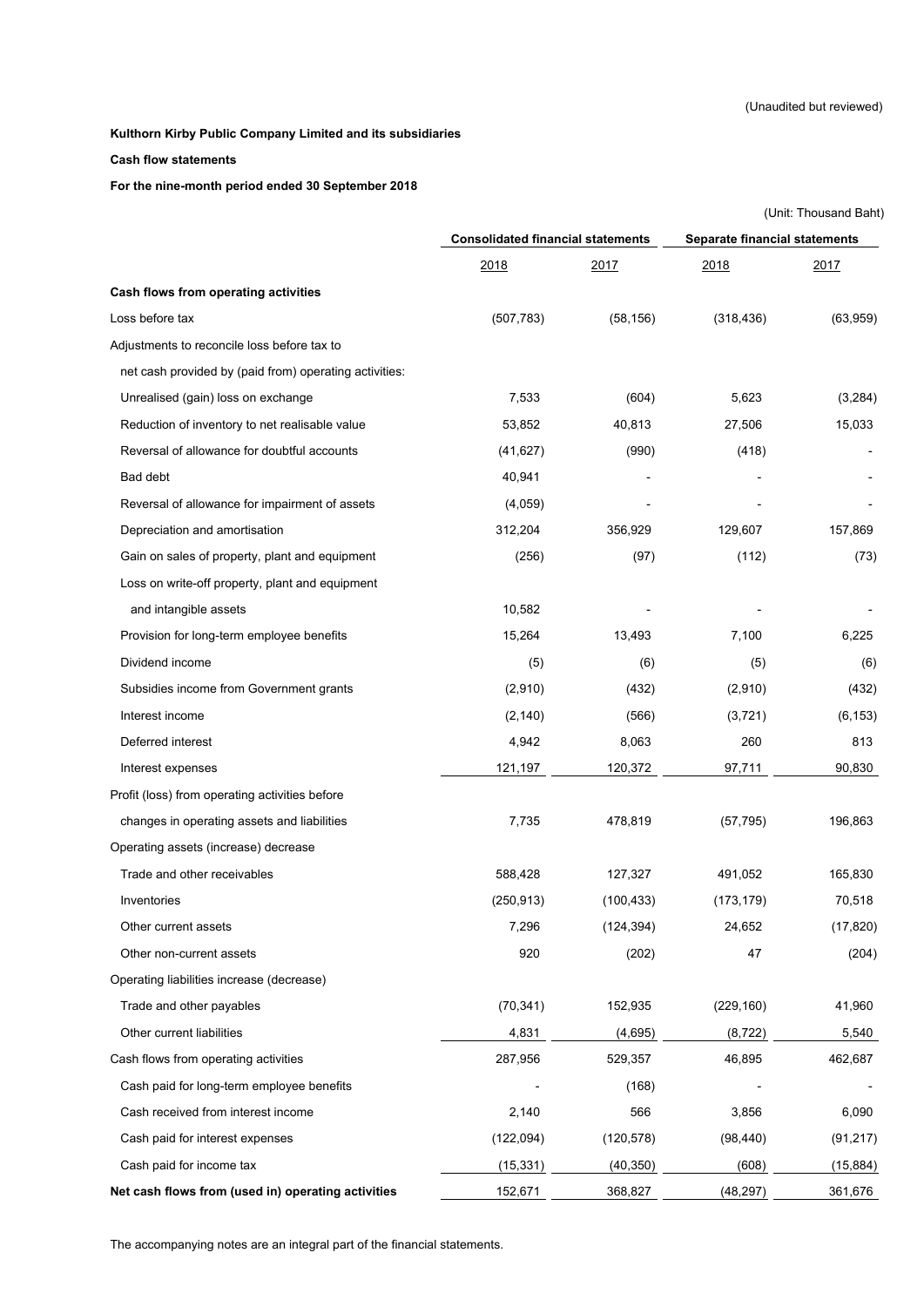#### **Cash flow statements (continued)**

**For the nine-month period ended 30 September 2018**

|                                                             |                                          |            |                               | (Unit: Thousand Baht) |  |
|-------------------------------------------------------------|------------------------------------------|------------|-------------------------------|-----------------------|--|
|                                                             | <b>Consolidated financial statements</b> |            | Separate financial statements |                       |  |
|                                                             | 2018                                     | 2017       | 2018                          | 2017                  |  |
| Cash flows from investing activities                        |                                          |            |                               |                       |  |
| Proceeds from sales of property, plant and equipment        | 376                                      | 135        |                               | 82                    |  |
| Acquisition of property, plant and equipment and            |                                          |            |                               |                       |  |
| intangible assets                                           | (146, 898)                               | (190, 856) | (12, 188)                     | (100, 404)            |  |
| Cash receipt from Government grants                         | 8,722                                    | 8,559      | 8,722                         | 8,559                 |  |
| Decrease in short-term loans to related parties             |                                          |            | 35,556                        | 14,715                |  |
| Dividend income                                             | 5                                        | 6          | 5                             | 6                     |  |
| Cash paid for additional investment in subsidiaries         |                                          |            |                               | (12,500)              |  |
| Net cash flows from (used in) investing activities          | (137, 795)                               | (182, 156) | 32,095                        | (89, 542)             |  |
| Cash flows from financing activities                        |                                          |            |                               |                       |  |
| Increase (decrease) in bank overdrafts and short-term loans |                                          |            |                               |                       |  |
| from financial institutions                                 | (318,006)                                | 50,017     | (212, 802)                    | 43,431                |  |
| Decrease in short-term loans from related parties           |                                          |            | (90, 181)                     | (125, 449)            |  |
| Cash receipt from long-term loans                           | 500,000                                  |            | 500,000                       |                       |  |
| Repayment of long-term loans                                | (150,000)                                | (150,000)  | (150,000)                     | (150,000)             |  |
| Cash paid for liabilities under financial lease agreements  | (50, 614)                                | (59, 588)  | (5,644)                       | (11, 429)             |  |
| Dividend paid                                               | (59, 991)                                | (81, 545)  | (59, 991)                     | (81, 545)             |  |
| Net cash flows used in financing activities                 | (78, 611)                                | (241, 116) | (18, 618)                     | (324, 992)            |  |
| Increase in translation adjustments                         | 18,962                                   | 8,621      |                               |                       |  |
| Net decrease in cash and cash equivalents                   | (44, 773)                                | (45, 824)  | (34, 820)                     | (52, 858)             |  |
| Cash and cash equivalents at beginning of period            | 225,681                                  | 316,891    | 149,225                       | 251,943               |  |
| Cash and cash equivalents at end of period                  | 180,908                                  | 271,067    | 114,405                       | 199,085               |  |
| <b>Supplement cash flows information</b>                    |                                          |            |                               |                       |  |
| 1) Non-cash related transaction for investing activities    |                                          |            |                               |                       |  |
| Payable from acquisitions of fixed assets                   | 78,012                                   | 20,529     | 77,090                        | 15,607                |  |
| Receivable from sales of fixed assets                       | 112                                      |            | 64,359                        |                       |  |
| 2) Non-cash related transaction for financing activities    |                                          |            |                               |                       |  |
| Dividend payable                                            | 891                                      | 39,303     | 887                           | 39,299                |  |
| Assets acquired under financial lease agreements            |                                          | 87         |                               |                       |  |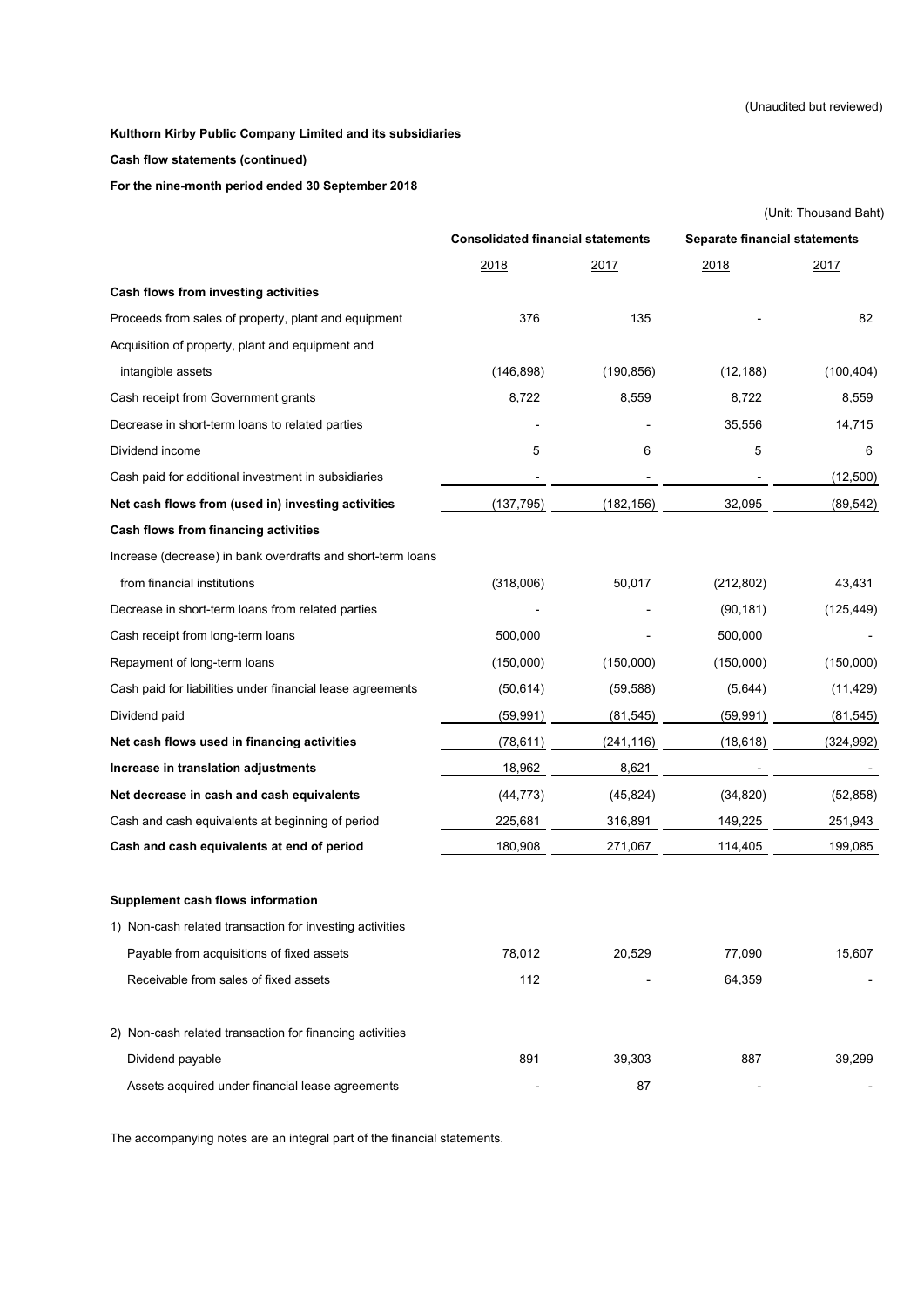(Unaudited but reviewed)

#### **Kulthorn Kirby Public Company Limited and its subsidiaries**

#### **Statements of changes in shareholders' equity**

**For the nine-month period ended 30 September 2018**

(Unit: Thousand Baht)

|                                           | <b>Consolidated financial statements</b> |               |               |                   |                |                      |               |  |  |
|-------------------------------------------|------------------------------------------|---------------|---------------|-------------------|----------------|----------------------|---------------|--|--|
|                                           |                                          |               |               |                   |                | Other components of  |               |  |  |
|                                           |                                          |               |               |                   |                | shareholders' equity |               |  |  |
|                                           |                                          |               |               |                   |                | Other comprehensive  |               |  |  |
|                                           |                                          |               |               |                   |                | income               |               |  |  |
|                                           |                                          |               |               |                   |                | Exchange             |               |  |  |
|                                           |                                          |               | Surplus       |                   |                | differences on       |               |  |  |
|                                           |                                          |               | from business |                   |                | translation of       |               |  |  |
|                                           | Issued and                               |               | combination   |                   |                | financial            | Total         |  |  |
|                                           | fully paid-up                            |               | under common  | Retained earnings |                | statements in        | shareholders' |  |  |
|                                           | share capital                            | Share premium | control       | Appropriated      | Unappropriated | foreign currency     | equity        |  |  |
| Balance as at 1 January 2017              | 1,200,000                                | 700,000       | 207,898       | 120,000           | 321,138        | (11,070)             | 2,537,966     |  |  |
| Loss for the period                       |                                          |               |               |                   | (66, 931)      |                      | (66, 931)     |  |  |
| Other comprehensive income for the period |                                          |               |               |                   |                | 2,668                | 2,668         |  |  |
| Total comprehensive income for the period |                                          |               |               |                   | (66, 931)      | 2,668                | (64, 263)     |  |  |
| Dividend paid (Note 16)                   |                                          |               |               |                   | (120,000)      |                      | (120,000)     |  |  |
| Balance as at 30 September 2017           | 1,200,000                                | 700,000       | 207,898       | 120,000           | 134,207        | (8, 402)             | 2,353,703     |  |  |
|                                           |                                          |               |               |                   |                |                      |               |  |  |
| Balance as at 1 January 2018              | 1,200,000                                | 700,000       | 207,898       | 120,000           | 8,345          | (10, 750)            | 2,225,493     |  |  |
| Loss for the period                       |                                          |               |               |                   | (442, 579)     |                      | (442, 579)    |  |  |
| Other comprehensive income for the period |                                          |               |               |                   |                | 8,695                | 8,695         |  |  |
| Total comprehensive income for the period |                                          |               |               |                   | (442, 579)     | 8,695                | (433, 884)    |  |  |
| Dividend paid (Note 16)                   |                                          |               |               |                   | (60,000)       |                      | (60,000)      |  |  |
| Balance as at 30 September 2018           | 1,200,000                                | 700,000       | 207,898       | 120,000           | (494, 234)     | (2,055)              | 1,731,609     |  |  |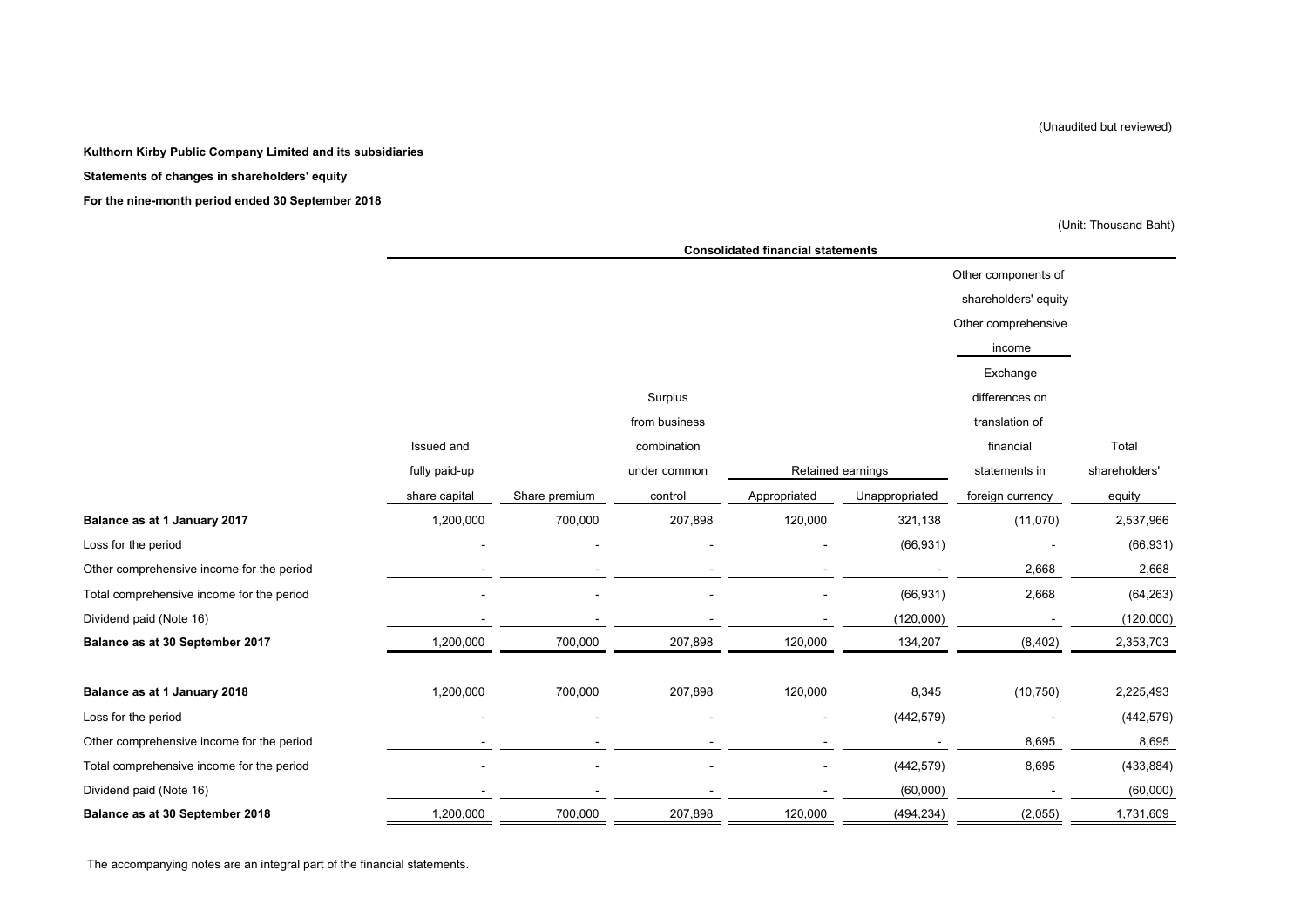(Unaudited but reviewed)

**Kulthorn Kirby Public Company Limited and its subsidiaries Statements of changes in shareholders' equity (continued) For the nine-month period ended 30 September 2018**

(Unit: Thousand Baht)

|                                           | Separate financial statements |               |              |                   |               |  |  |
|-------------------------------------------|-------------------------------|---------------|--------------|-------------------|---------------|--|--|
|                                           | Issued and                    |               |              |                   | Total         |  |  |
|                                           | fully paid-up                 |               |              | Retained earnings | shareholders' |  |  |
|                                           | share capital                 | Share premium | Appropriated | Unappropriated    | equity        |  |  |
| Balance as at 1 January 2017              | 1,200,000                     | 700,000       | 120,000      | 851,373           | 2,871,373     |  |  |
| Loss for the period                       |                               |               |              | (61, 411)         | (61, 411)     |  |  |
| Other comprehensive income for the period |                               |               |              |                   |               |  |  |
| Total comprehensive income for the period |                               |               |              | (61, 411)         | (61, 411)     |  |  |
| Dividend paid (Note 16)                   |                               |               |              | (120,000)         | (120,000)     |  |  |
| Balance as at 30 September 2017           | 1,200,000                     | 700,000       | 120,000      | 669,962           | 2,689,962     |  |  |
| Balance as at 1 January 2018              | 1,200,000                     | 700,000       | 120,000      | 754,762           | 2,774,762     |  |  |
| Loss for the period                       |                               |               |              | (257, 187)        | (257, 187)    |  |  |
| Other comprehensive income for the period |                               |               |              |                   |               |  |  |
| Total comprehensive income for the period |                               |               |              | (257, 187)        | (257, 187)    |  |  |
| Dividend paid (Note 16)                   |                               |               |              | (60,000)          | (60,000)      |  |  |
| Balance as at 30 September 2018           | 1,200,000                     | 700,000       | 120,000      | 437,575           | 2,457,575     |  |  |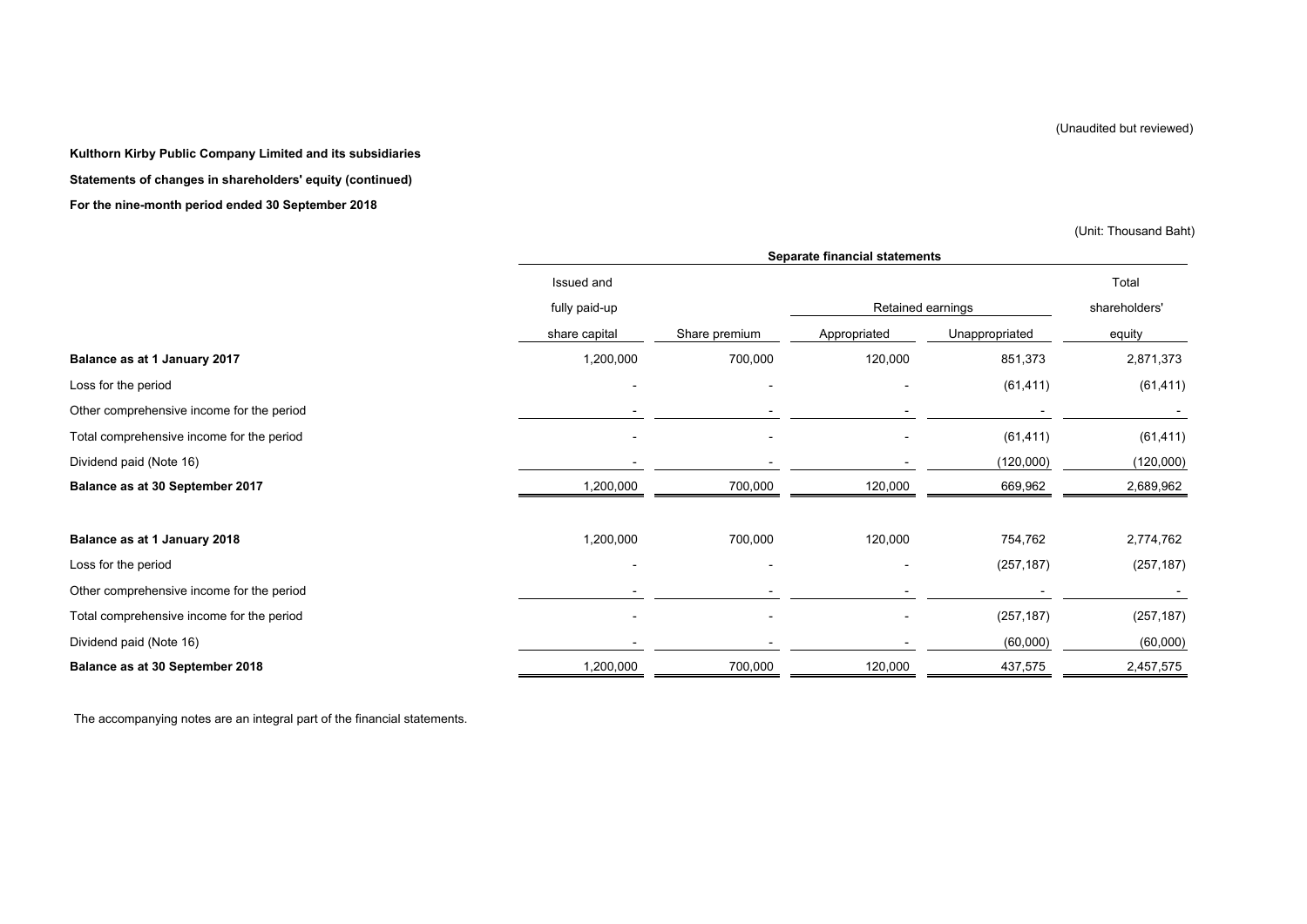# **Kulthorn Kirby Public Company Limited and its subsidiaries Notes to interim financial statements For the three-month and nine-month periods ended 30 September 2018**

# **1. General information**

## **1.1 Corporate information**

Kulthorn Kirby Public Company Limited ("the Company") is a public company incorporated and domiciled in Thailand. The Company is principally engaged in the manufacture and distribution of hermetic compressors. The registered address of the Company is 126 Soi Chalongkrung 31, Chalongkrung Road, Khwaeng Lamplatew, Khet Latkrabang, Bangkok.

## **1.2 Basis for the preparation of interim financial statements**

These interim financial statements are prepared in accordance with Thai Accounting Standard No. 34 Interim Financial Reporting, with the Company choosing to present condensed interim financial statements. However, the Company has presented the statements of financial position, comprehensive income, changes in shareholders' equity, and cash flows in the same format as that used for the annual financial statements.

The interim financial statements are intended to provide information additional to that included in the latest annual financial statements. Accordingly, they focus on new activities, events, and circumstances so as not to duplicate information previously reported. These interim financial statements should therefore be read in conjunction with the latest annual financial statements.

The interim financial statements in Thai language are the official statutory financial statements of the Company. The interim financial statements in English language have been translated from the Thai language interim financial statements.

# **1.3 Basis of consolidation**

The interim consolidated financial statements included the financials statements of Kulthorn Kirby Public Company Limited and its subsidiaries ("the Group") and have been prepared on the same basis as that applied for the consolidated financial statements for the year ended 31 December 2017. There have been no change in the composition of its subsidiaries during the period.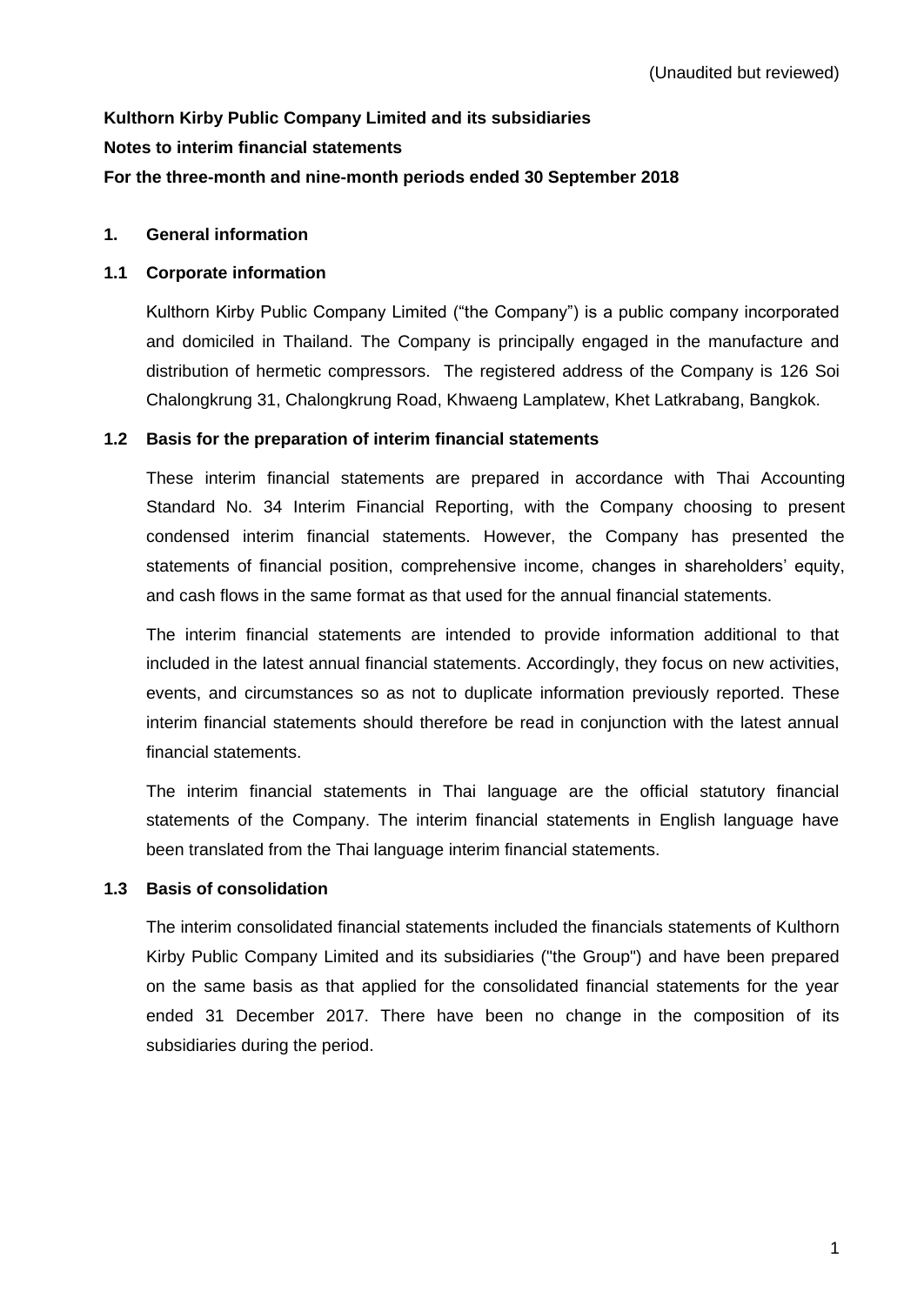## **1.4 New financial reporting standards**

## **(a) Financial reporting standards that became effective in the current year**

During the period, the Company and its subsidiaries have adopted the revised financial reporting standards and interpretations (revised 2017 ) which are effective for fiscal years beginning on or after 1 January 2018. These financial reporting standards were aimed at alignment with the corresponding International Financial Reporting Standards with most of the changes and clarifications directed towards disclosures in the notes to financial statements. The adoption of these financial reporting standards does not have any significant impact on the Company and its subsidiaries' financial statements.

## **(b) Financial reporting standards that will become effective in the future**

During the period, the Federation of Accounting Professions issued the financial reporting standard TFRS 15 Revenue from Contracts with Customers, which is effective for fiscal years beginning on or after 1 January 2019 and a set of 5 standards related to financial instruments, which are effective for fiscal years beginning on or after 1 January 2020. Key principles of these standards are summarised below.

# **TFRS 15 Revenue from Contracts with Customers**

TFRS 15 supersedes TAS 11 Construction Contracts and TAS 18 Revenue, together with related Interpretations. Entities are to apply this standard to all contracts with customers unless those contracts fall within the scope of other standards. The standard establishes a five-step model to account for revenue arising from contracts with customers, with revenue being recognised at an amount that reflects the consideration to which an entity expects to be entitled in exchange for transferring goods or services to a customer. The standard requires entities to exercise judgement, taking into consideration all of the relevant facts and circumstances when applying each step of the model.

The management of the Company and its subsidiaries is currently evaluating the impact of this standard to the financial statements in the year when it is adopted.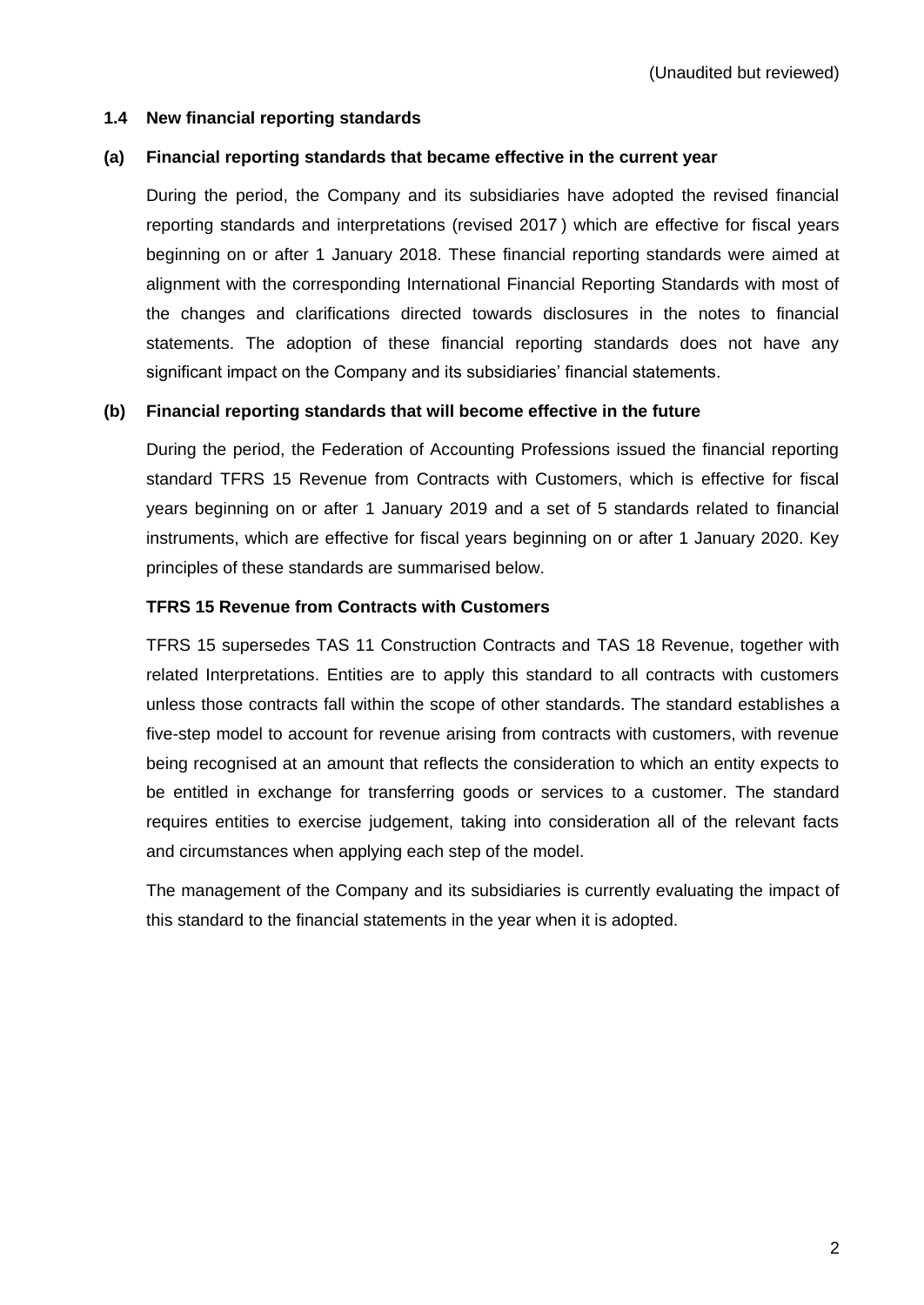# **Thai Financial Reporting Standards related to financial instruments**

The set of TFRSs related to financial instruments consists of five accounting standards and interpretations, as follows:

Financial Reporting Standards:

| TFRS 9                                               | <b>Financial Instruments</b>                                       |
|------------------------------------------------------|--------------------------------------------------------------------|
| TFRS <sub>7</sub>                                    | <b>Financial Instruments: Disclosures</b>                          |
| <b>Accounting Standard:</b>                          |                                                                    |
| TAS 32                                               | Financial Instruments: Presentation                                |
| <b>Financial Reporting Standard Interpretations:</b> |                                                                    |
| TFRIC 16                                             | Hedges of a Net Investment in a Foreign Operation                  |
| TFRIC 19                                             | <b>Extinguishing Financial Liabilities with Equity Instruments</b> |

These TFRSs related to financial instruments make stipulations relating to the classification of financial instruments and their measurement at fair value or amortised cost (taking into account the type of instrument, the characteristics of the contractual cash flows and the Company's business model), calculation of impairment using the expected credit loss method, and hedge accounting. These include stipulations regarding the presentation and disclosure of financial instruments. When the TFRSs related to financial instruments are effective, some accounting standards, interpretations and guidance which are currently effective will be cancelled.

The management of the Company and its subsidiaries is currently evaluating the impact of these standards to the financial statements in the year when they are adopted.

## **1.5 Significant accounting policies**

The interim financial statements are prepared using the same accounting policies and methods of computation as were used for the financial statements for the year ended 31 December 2017.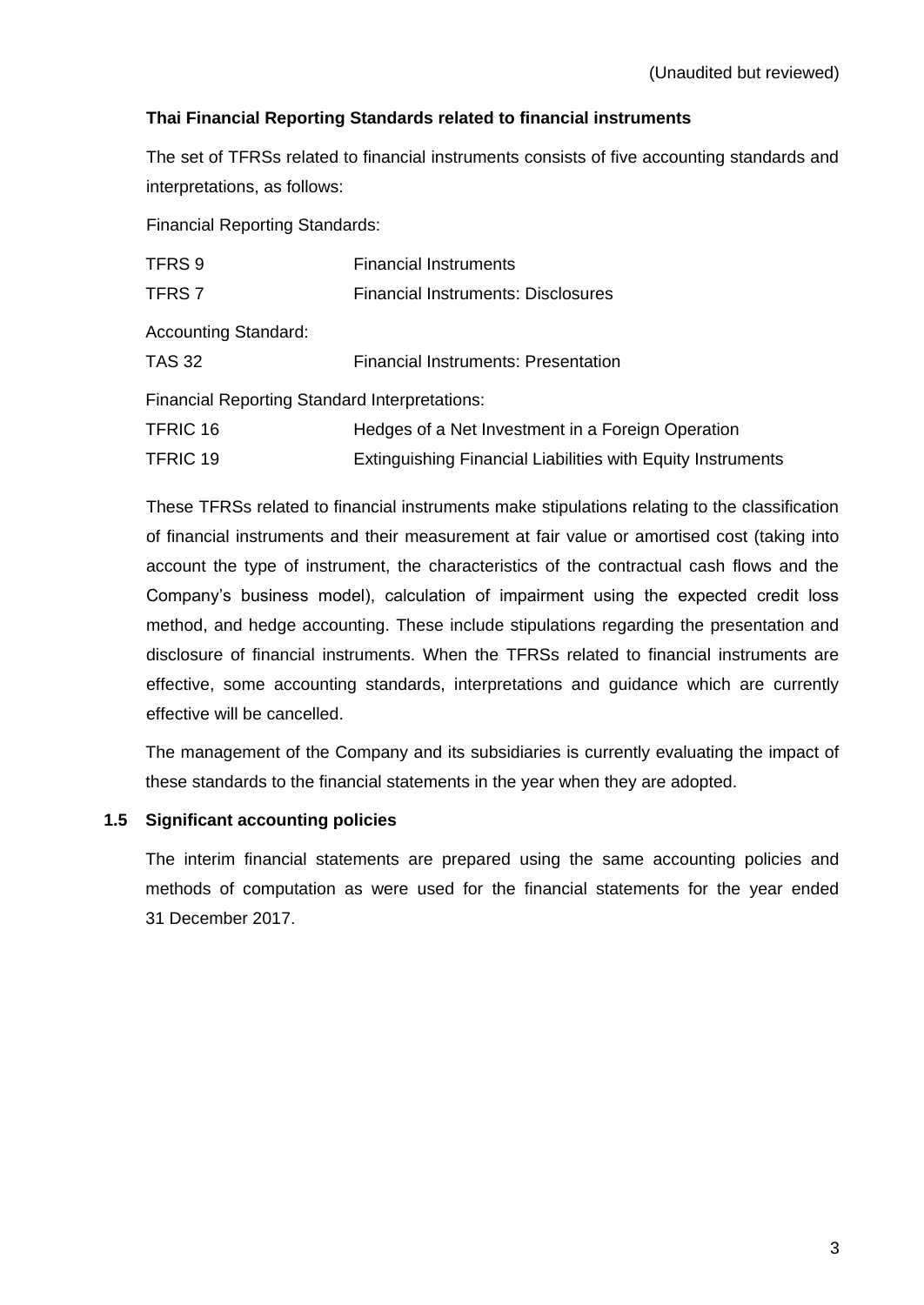## **2. Related party transactions**

During the periods, the Company and its subsidiaries had significant business transactions with related parties mainly in respect of sales and purchases of goods. Such transactions, which have been concluded on commercial terms and bases agreed upon in the ordinary course of businesses between the Company and those related parties, are summarised below.

(Unit: Thousand Baht)

|                                             |                      | For the three-month periods ended 30 September |          |                              |                                                                                                   |
|---------------------------------------------|----------------------|------------------------------------------------|----------|------------------------------|---------------------------------------------------------------------------------------------------|
|                                             | Consolidated         |                                                | Separate |                              |                                                                                                   |
|                                             | financial statements |                                                |          | financial statements         | Pricing policy                                                                                    |
|                                             | 2018                 | 2017                                           | 2018     | 2017                         |                                                                                                   |
| Transactions with subsidiaries              |                      |                                                |          |                              |                                                                                                   |
| (eliminated from the consolidated           |                      |                                                |          |                              |                                                                                                   |
| financial statements)                       |                      |                                                |          |                              |                                                                                                   |
| Purchases of goods                          |                      |                                                | 185,610  | 253,204                      | Market price                                                                                      |
| Sales and service income and<br>scrap sales |                      |                                                | 40,305   | 47,786                       | Approximate market price                                                                          |
| Interest expenses                           |                      |                                                | 7,186    | 7,755                        | Interest rate at : $0.25 - 5.80$<br>percent per annum (2017:<br>0.25 - 5.80 percent per<br>annum) |
| Other income                                |                      |                                                | 2,026    | 4,784                        | Mutually agreed price as<br>stipulated in the contract                                            |
| Interest income                             |                      |                                                | 978      | 1,784                        | Interest rate at 3.25 - 5.80<br>percent per annum (2017:<br>3.25 - 5.80 percent per<br>annum)     |
| Rental income                               |                      |                                                | 2,236    | 834                          | Mutually agreed price as<br>stipulated in the contract                                            |
| Other expenses                              |                      |                                                | 412      | 229                          | Mutually agreed price as<br>stipulated in the contract                                            |
| Transactions with related parties           |                      |                                                |          |                              |                                                                                                   |
| Sales and service income and<br>scrap sales | 134,054              | 128,026                                        | 70,741   | 61,851                       | Approximate market price                                                                          |
| Purchases of goods                          | 15,898               | 14,916                                         | 15,894   | 14,895                       | Market price                                                                                      |
| Rental expense                              | 3,413                | 3,413                                          |          | $\qquad \qquad \blacksquare$ | Mutually agreed price as<br>stipulated in the contract                                            |
| Other expenses                              | 1,187                | 1,875                                          | 904      | 1,584                        | Mutually agreed price as<br>stipulated in the contract                                            |
| Other income                                | 171                  | 97                                             | 34       | 41                           | Mutually agreed price as<br>stipulated in the contract                                            |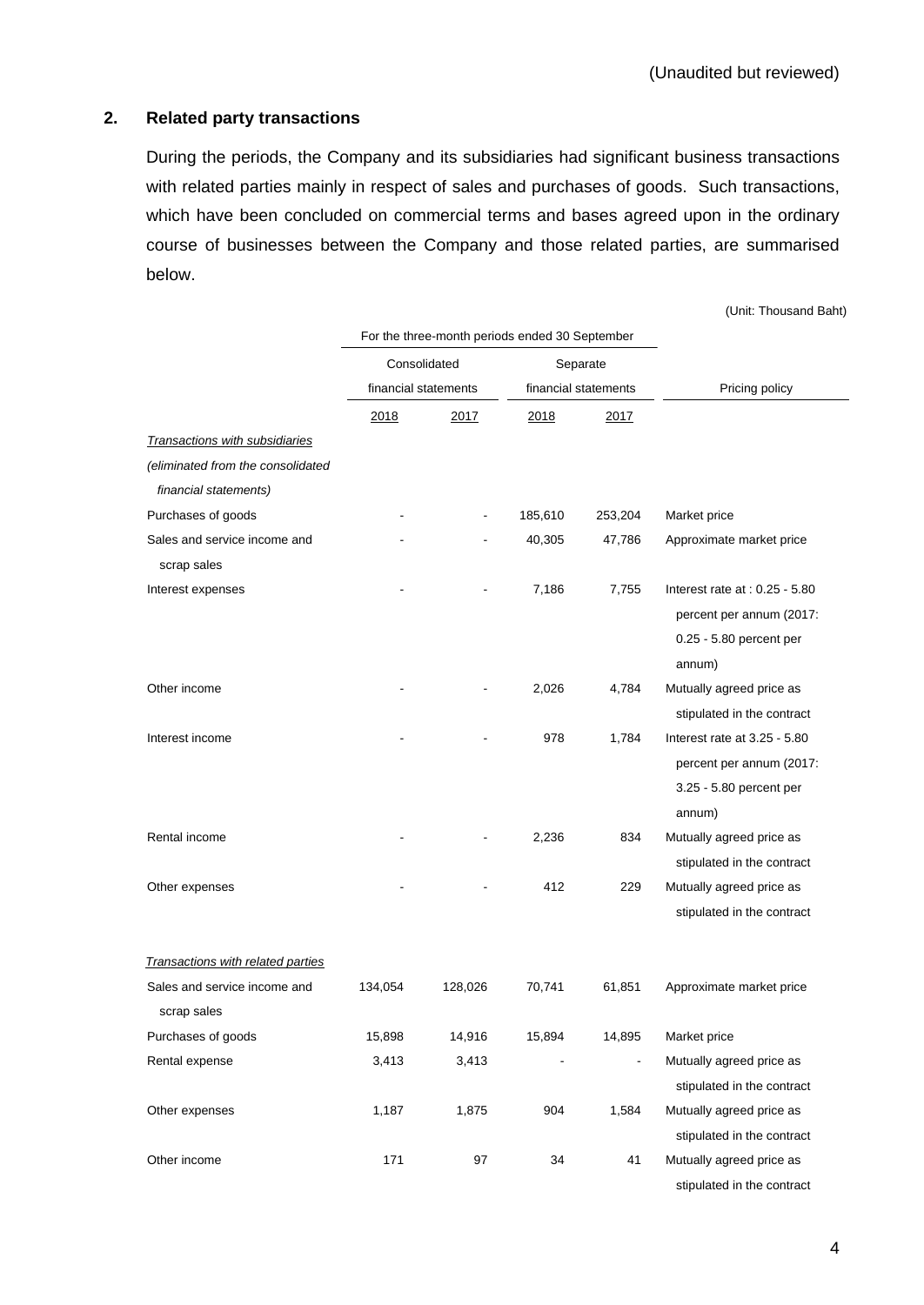# (Unaudited but reviewed)

(Unit: Thousand Baht)

|                                   |                      | For the nine-month periods ended 30 September |                      |                |                              |
|-----------------------------------|----------------------|-----------------------------------------------|----------------------|----------------|------------------------------|
|                                   | Consolidated         |                                               | Separate             |                |                              |
|                                   | financial statements |                                               | financial statements |                | Pricing policy               |
|                                   | 2018                 | 2017                                          | 2018                 | 2017           |                              |
| Transactions with subsidiaries    |                      |                                               |                      |                |                              |
| (eliminated from the consolidated |                      |                                               |                      |                |                              |
| financial statements)             |                      |                                               |                      |                |                              |
| Purchases of goods                |                      |                                               | 842,179              | 952,800        | Market price                 |
| Sales and service income and      |                      |                                               | 121,337              | 122,161        | Approximate market price     |
| scrap sales                       |                      |                                               |                      |                |                              |
| Interest expenses                 |                      |                                               | 21,834               | 23,122         | Interest rate at 0.25 - 5.80 |
|                                   |                      |                                               |                      |                | percent per annum (2017:     |
|                                   |                      |                                               |                      |                | 0.25 - 5.80 percent per      |
|                                   |                      |                                               |                      |                | annum)                       |
| Other income                      |                      |                                               | 10,129               | 10,816         | Mutually agreed price as     |
|                                   |                      |                                               |                      |                | stipulated in the contract   |
| Interest income                   |                      |                                               | 3,313                | 5,630          | Interest rate at 3.25 - 5.80 |
|                                   |                      |                                               |                      |                | percent per annum (2017:     |
|                                   |                      |                                               |                      |                | 3.25 - 5.80 percent per      |
|                                   |                      |                                               |                      |                | annum)                       |
| Rental income                     |                      |                                               | 5,306                | 2,502          | Mutually agreed price as     |
|                                   |                      |                                               |                      |                | stipulated in the contract   |
| Other expenses                    |                      |                                               | 1,719                | 1,628          | Mutually agreed price as     |
|                                   |                      |                                               |                      |                | stipulated in the contract   |
| Sales of assets                   |                      |                                               | 64,247               | 9              | Mutually agreed price        |
|                                   |                      |                                               |                      |                |                              |
| Transactions with related parties |                      |                                               |                      |                |                              |
| Sales and service income and      | 446,111              | 436,917                                       | 222,412              | 215,908        | Approximate market price     |
| scrap sales                       |                      |                                               |                      |                |                              |
| Purchases of goods                | 51,315               | 49,651                                        | 51,246               | 49,575         | Market price                 |
| Rental expense                    | 10,240               | 10,240                                        |                      | $\blacksquare$ | Mutually agreed price as     |
|                                   |                      |                                               |                      |                | stipulated in the contract   |
| Other expenses                    | 8,390                | 7,377                                         | 5,121                | 5,473          | Mutually agreed price as     |
|                                   |                      |                                               |                      |                | stipulated in the contract   |
| Other income                      | 436                  | 318                                           | 94                   | 107            | Mutually agreed price as     |
|                                   |                      |                                               |                      |                | stipulated in the contract   |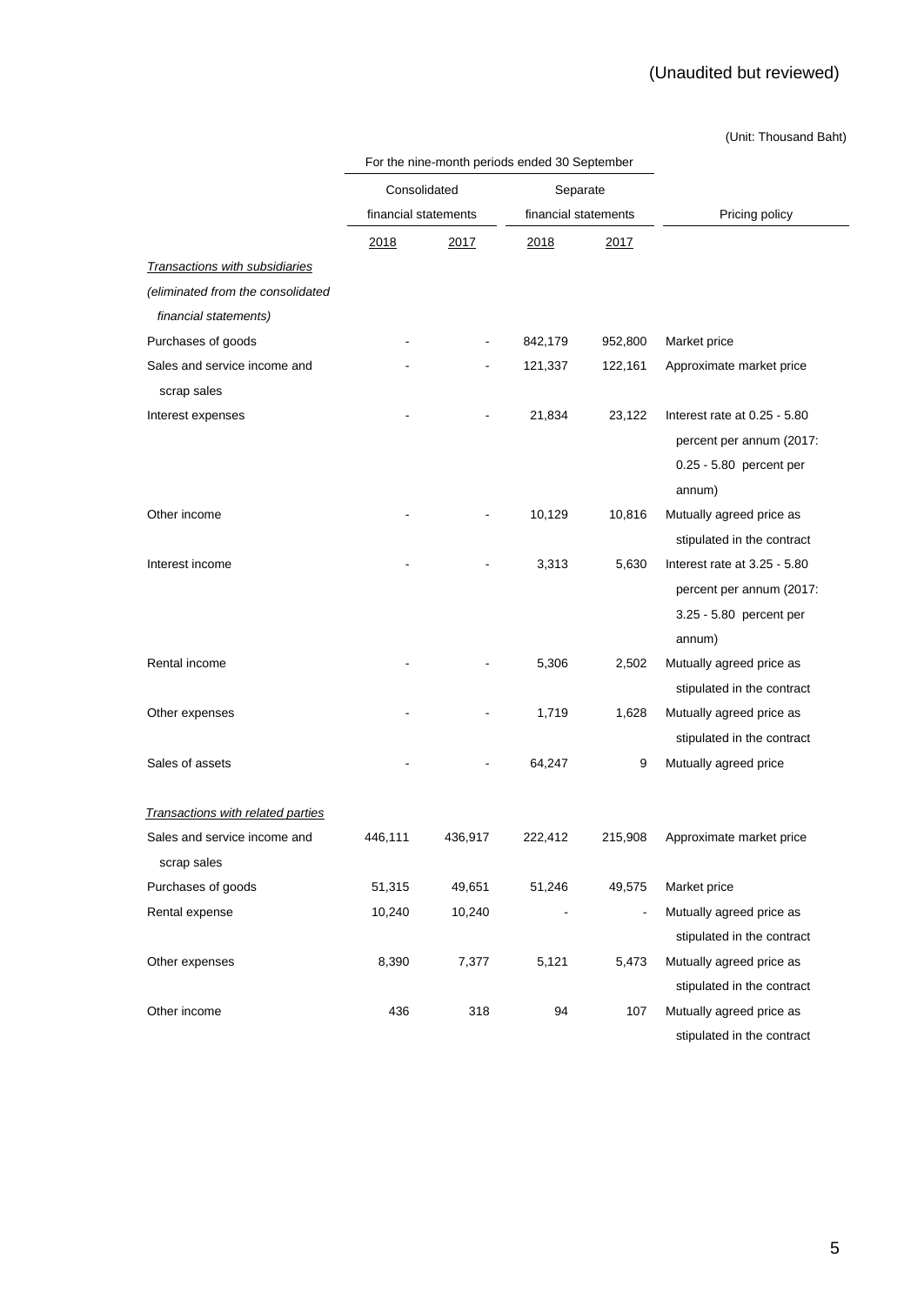The outstanding balances of the accounts as at 30 September 2018 and 31 December 2017 between the Company and those related parties are as follows:

|                                                  |         |                                                   | (Unit: Thousand Baht) |                    |  |  |
|--------------------------------------------------|---------|---------------------------------------------------|-----------------------|--------------------|--|--|
|                                                  |         | Consolidated financial                            |                       | Separate financial |  |  |
|                                                  |         | statements                                        |                       | statements         |  |  |
|                                                  |         | 30 September 31 December 30 September 31 December |                       |                    |  |  |
|                                                  | 2018    | 2017                                              | 2018                  | 2017               |  |  |
| Trade and other receivables - related parties    |         |                                                   |                       |                    |  |  |
| (Note 3)                                         |         |                                                   |                       |                    |  |  |
| Subsidiary companies                             |         |                                                   | 177,351               | 54,799             |  |  |
| Related companies (related by common             |         |                                                   |                       |                    |  |  |
| director/shareholder)                            | 119,354 | 113,337                                           | 53,792                | 49,332             |  |  |
| Total trade and other receivables - related      |         |                                                   |                       |                    |  |  |
| parties                                          | 119,354 | 113,337                                           | 231,143               | 104,131            |  |  |
| Trade and other payables - related parties       |         |                                                   |                       |                    |  |  |
| (Note 10)                                        |         |                                                   |                       |                    |  |  |
| Subsidiary companies                             |         |                                                   | 176,939               | 254,112            |  |  |
| Related companies (related by common director/   |         |                                                   |                       |                    |  |  |
| shareholder)                                     | 8,570   | 16,920                                            | 5,171                 | 12,199             |  |  |
| Total trade and other payables - related parties | 8,570   | 16,920                                            | 182,110               | 266,311            |  |  |

# **Short-term loans to and short-term loans from related parties**

During the nine-month period ended 30 September 2018, short-term loans between the Company and its subsidiaries had the following movements:

|                                           |                               |                   |                               | (Unit: Thousand Baht) |  |  |  |
|-------------------------------------------|-------------------------------|-------------------|-------------------------------|-----------------------|--|--|--|
|                                           | Separate financial statements |                   |                               |                       |  |  |  |
|                                           | Balance as at                 |                   |                               | Balance as at         |  |  |  |
|                                           | 1 January                     | Increase          | Decrease                      | 30 September          |  |  |  |
|                                           | 2018                          | during the period | during the period             | 2018                  |  |  |  |
| <b>Short-term loans to subsidiary</b>     |                               |                   |                               |                       |  |  |  |
| Kulthorn Materials and Controls           |                               |                   |                               |                       |  |  |  |
| Co., Ltd.                                 | 113,000                       |                   | (38,000)                      | 75,000                |  |  |  |
| Total                                     | 113,000                       |                   | (38,000)                      | 75,000                |  |  |  |
|                                           |                               |                   |                               | (Unit: Thousand Baht) |  |  |  |
|                                           |                               |                   | Separate financial statements |                       |  |  |  |
|                                           | Balance as at                 |                   |                               | Balance as at         |  |  |  |
|                                           | 1 January                     | Increase          | Decrease                      | 30 September          |  |  |  |
|                                           | 2018                          | during the period | during the period             | 2018                  |  |  |  |
| <b>Short-term loans from subsidiaries</b> |                               |                   |                               |                       |  |  |  |
| Kulthorn Premier Co., Ltd.                | 615,000                       |                   | (35,000)                      | 580,000               |  |  |  |
| Total                                     | 615,000                       |                   | (35,000)                      | 580,000               |  |  |  |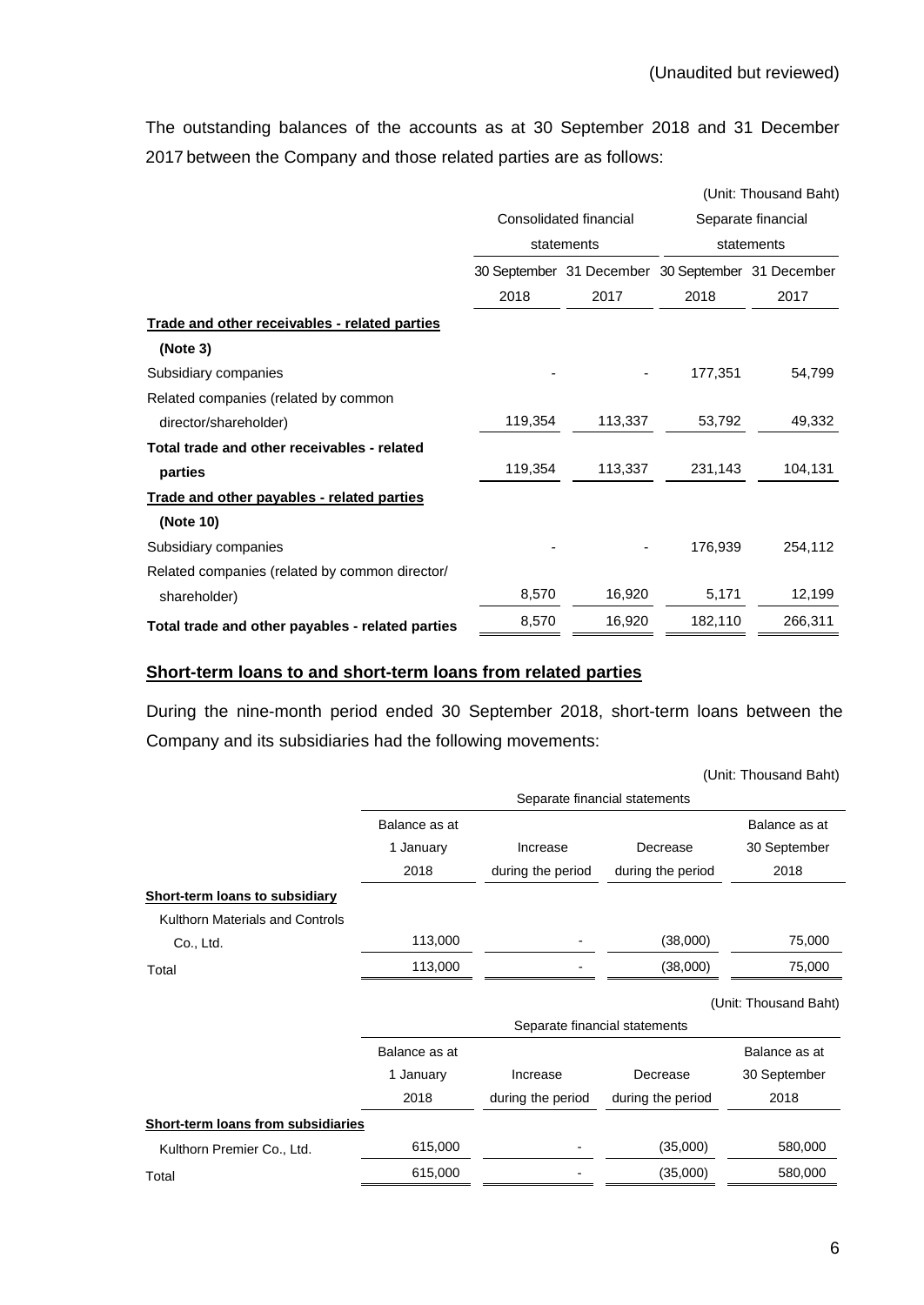On 1 August 2013, the Company entered into Liquidity Management Agreement (Cash Sweep) with its subsidiaries to balance out cash shortfalls and surpluses of each company. The Company assigns a commercial bank to transfer the balance of the Company and its subsidiaries to the specified accounts in accordance with the terms and condition set forth in the agreement, for liquidity management purposes under terms and conditions of the Agreement.

Each transfer of balances from one account to another account will be treated as lending between the Company and its subsidiaries and interest will be calculated at agreed rate as stipulated in the Agreement.

As at 30 September 2018 and 31 December 2017, the Company and its subsidiaries had outstanding short-term loans from the above agreement as follows:

|                                              |              | (Unit: Thousand Baht) |
|----------------------------------------------|--------------|-----------------------|
|                                              | 30 September | 31 December           |
|                                              | 2018         | 2017                  |
| <b>Short-term loans to related party</b>     |              |                       |
| Kulthorn Metal Products Co., Ltd.            | 2,444        |                       |
| Total short-term loans to related party      | 2,444        |                       |
| <b>Short-term loans from related parties</b> |              |                       |
| Kulthorn Premier Co., Ltd.                   | 4,215        | 55,414                |
| Kulthorn Kirby Foundry Co., Ltd.             | 72,730       | 61,519                |
| Kulthorn Steel Co., Ltd.                     | 11,920       | 4,221                 |
| Kulthorn Materials and Controls Co., Ltd.    | 2,464        | 3,953                 |
| Kulthorn Metal Products Co., Ltd.            |              | 12,870                |
| Kulthorn Research and Development Co., Ltd.  | 3,696        | 12,229                |
| Total short-term loans from related parties  | 95,025       | 150,206               |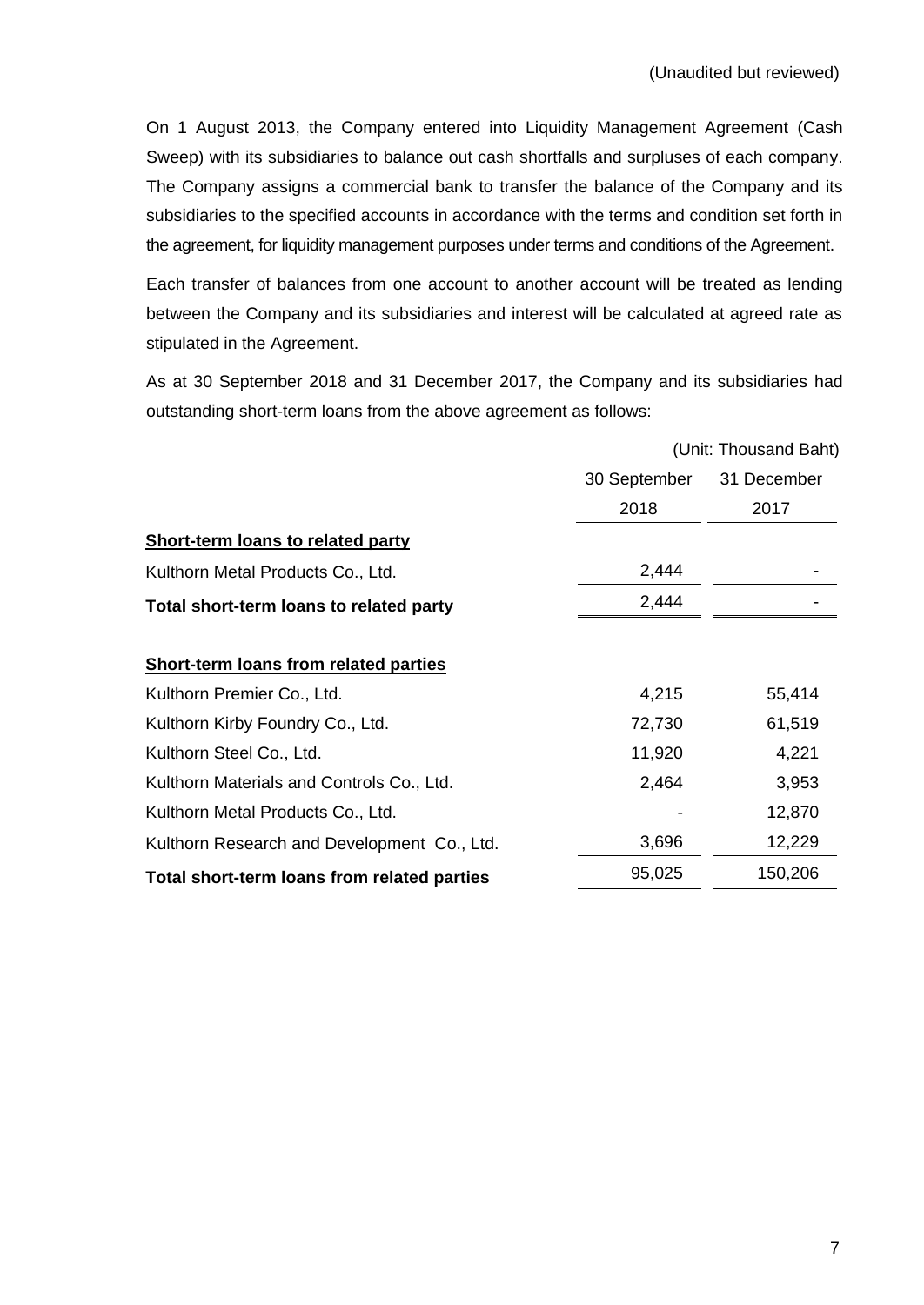# **Directors and management's remuneration**

During the three-month and nine-month periods ended 30 September 2018 and 2017, the Company and its subsidiaries had employee benefit expenses payable to their directors and management as below.

|                              | (Unit: Thousand Baht)                          |        |                      |               |  |
|------------------------------|------------------------------------------------|--------|----------------------|---------------|--|
|                              | For the three-month periods ended 30 September |        |                      |               |  |
|                              | Consolidated<br>Separate                       |        |                      |               |  |
|                              | financial statements                           |        | financial statements |               |  |
|                              | 2018<br>2017                                   |        | <u>2018</u>          | <u> 2017 </u> |  |
| Short-term employee benefits | 10,971                                         | 10,524 | 5,733                | 4,871         |  |
| Post-employment benefits     | 515                                            | 351    | 340                  | 216           |  |
| Total                        | 11,486                                         | 10,875 | 6,073                | 5,087         |  |

(Unit: Thousand Baht)

|                              |                      | For the nine-month periods ended 30 September |                      |        |  |  |  |
|------------------------------|----------------------|-----------------------------------------------|----------------------|--------|--|--|--|
|                              | Consolidated         |                                               | Separate             |        |  |  |  |
|                              | financial statements |                                               | financial statements |        |  |  |  |
|                              | 2018                 | 2017                                          | <u>2018</u>          | 2017   |  |  |  |
| Short-term employee benefits | 33,068               | 31,228                                        | 16.984               | 13,982 |  |  |  |
| Post-employment benefits     | 1,507                | 1,053                                         | 984                  | 648    |  |  |  |
| Total                        | 34,575               | 32.281                                        | 17,968               | 14,630 |  |  |  |

## **Guarantee obligations with related parties**

The Company and its subsidiaries have outstanding guarantee obligations with its related parties, as described in Note 17.4.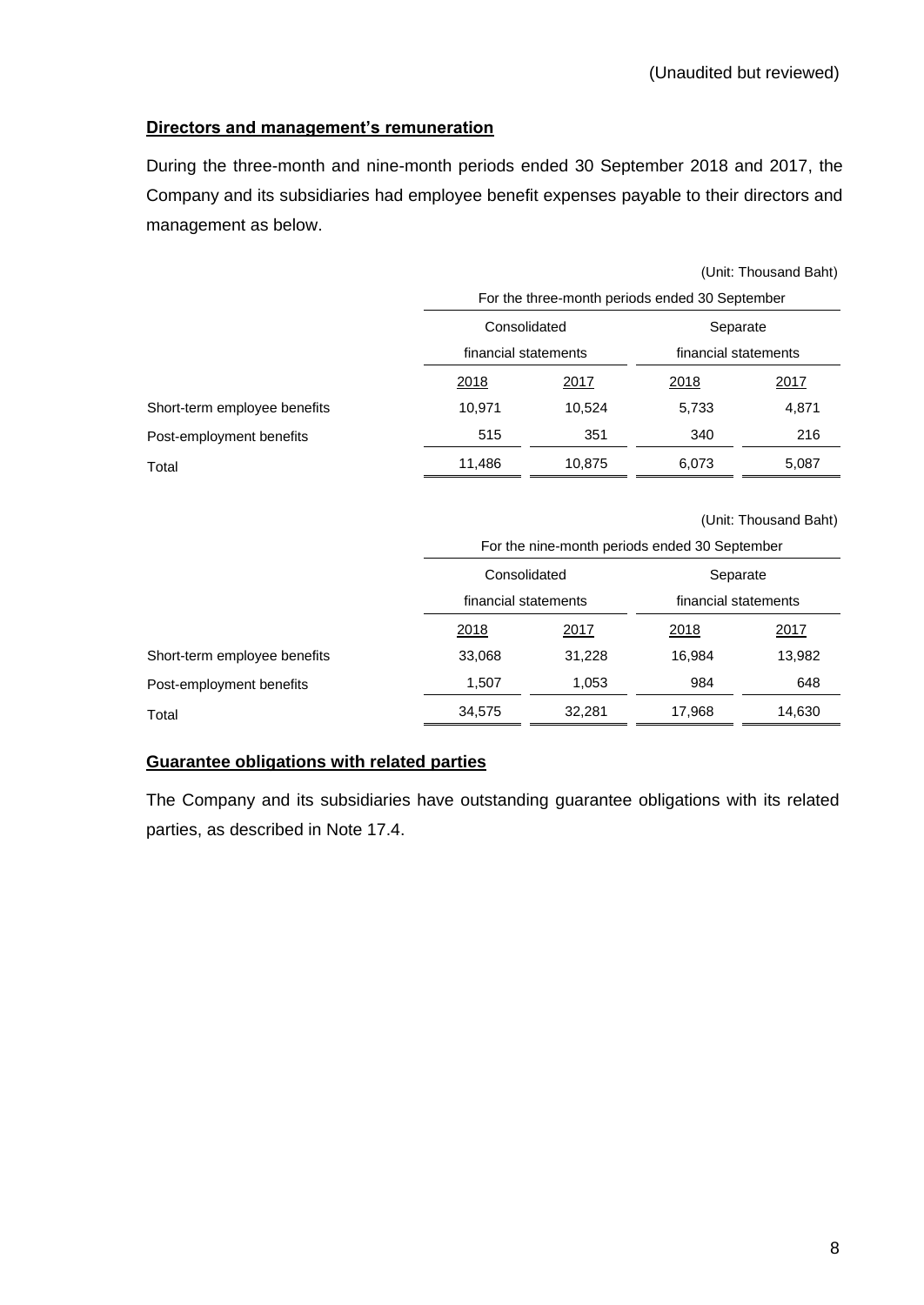# **3. Trade and other receivables**

The outstanding balance of trade accounts receivable as at 30 September 2018 and 31 December 2017 categorised by their aging from due dates are as follows:

|                                           |              |                                   |              | (Unit: Thousand Baht)         |  |  |
|-------------------------------------------|--------------|-----------------------------------|--------------|-------------------------------|--|--|
|                                           |              | Consolidated financial statements |              | Separate financial statements |  |  |
|                                           | 30 September | 31 December                       | 30 September | 31 December                   |  |  |
|                                           | 2018         | 2017                              | 2018         | 2017                          |  |  |
| Trade receivables - related parties       |              |                                   |              |                               |  |  |
| Not yet due                               | 94,506       | 84,980                            | 74,503       | 53,258                        |  |  |
| Overdue                                   |              |                                   |              |                               |  |  |
| Less than 3 months                        | 18,719       | 21,629                            | 24,279       | 22,193                        |  |  |
| $3 - 6$ months                            |              | 94                                | 29,778       |                               |  |  |
| $6 - 12$ months                           |              | 242                               | 5,971        |                               |  |  |
| Over 12 months                            | 4,965        | 5,224                             |              |                               |  |  |
| Total trade receivables - related parties | 118,190      | 112,169                           | 134,531      | 75,451                        |  |  |
| Trade receivables - unrelated parties     |              |                                   |              |                               |  |  |
| Not yet due                               | 811,344      | 1,336,041                         | 297,502      | 789,056                       |  |  |
| Overdue                                   |              |                                   |              |                               |  |  |
| Less than 3 months                        | 215,447      | 279,145                           | 62,666       | 123,802                       |  |  |
| $3 - 6$ months                            | 9,688        | 8,723                             | 2,495        | 3,433                         |  |  |
| $6 - 12$ months                           | 3,828        | 1,376                             | 2,336        |                               |  |  |
| Over 12 months                            | 14,926       | 65,602                            | 7,517        | 7,888                         |  |  |
| Total                                     | 1,055,233    | 1,690,887                         | 372,516      | 924,179                       |  |  |
| Less: Allowance for doubtful debts        | (13,008)     | (54,635)                          | (10, 441)    | (10, 859)                     |  |  |
| Total trade receivables - unrelated       |              |                                   |              |                               |  |  |
| parties                                   | 1,042,225    | 1,636,252                         | 362,075      | 913,320                       |  |  |
| Total trade receivables - net             | 1,160,415    | 1,748,421                         | 496,606      | 988,771                       |  |  |
| Other receivables                         |              |                                   |              |                               |  |  |
| Other receivables - related parties       | 1,164        | 1,168                             | 96,612       | 28,680                        |  |  |
| Other receivables - unrelated parties     | 40,828       | 10,757                            | 26,668       | 7,477                         |  |  |
| Advance payment                           | 12,704       | 16,490                            | 3,471        | 7,549                         |  |  |
| Total other receivables                   | 54,696       | 28,415                            | 126,751      | 43,706                        |  |  |
| Total trade and other receivables - net   | 1,215,111    | 1,776,836                         | 623,357      | 1,032,477                     |  |  |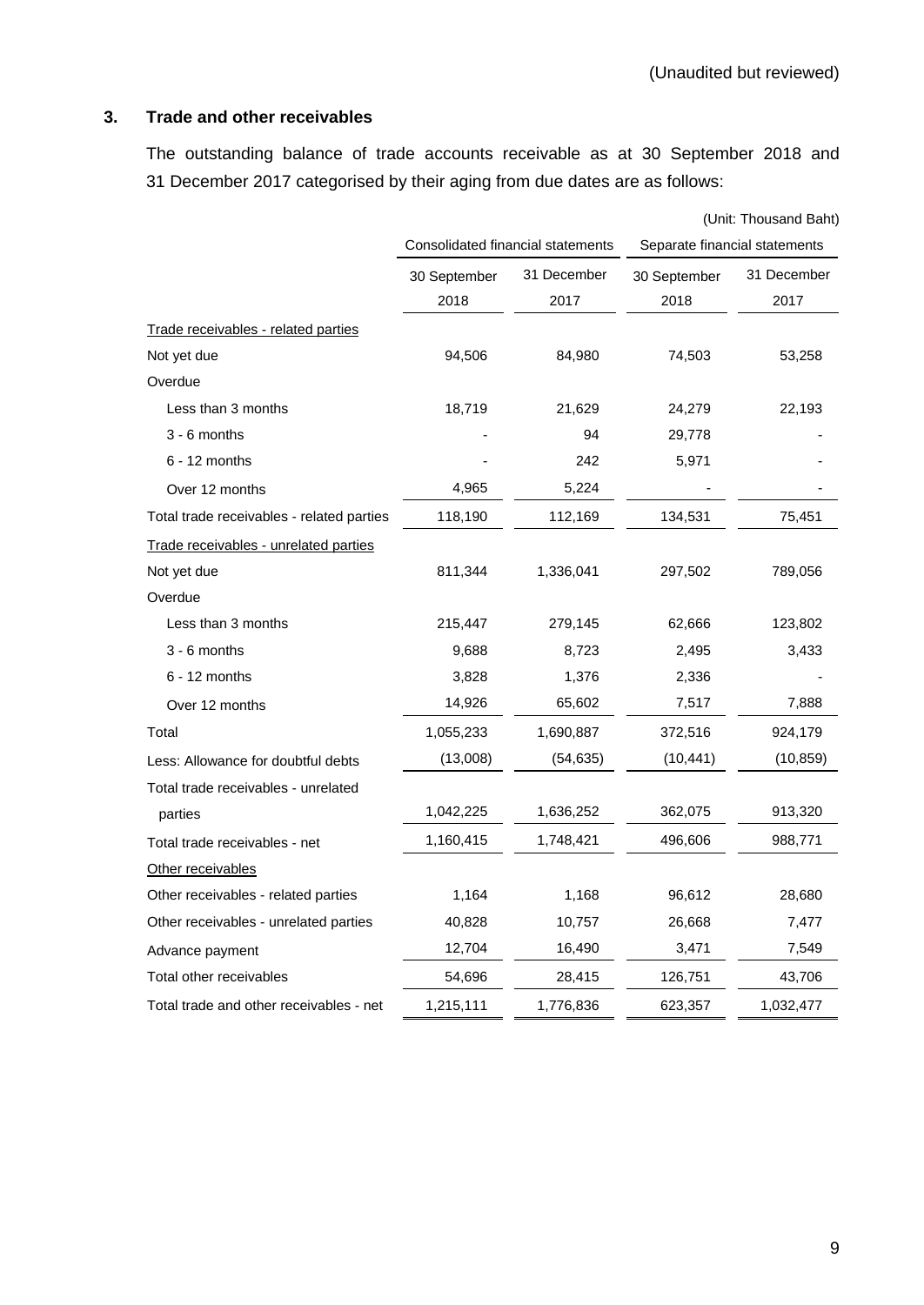#### **4. Reduction of inventory to net realisable value**

Movements in the reduction of inventory to net realisable value account during the nine-month period ended 30 September 2018 are summarised below.

| (Unit: Thousand Baht) |            |  |
|-----------------------|------------|--|
| Consolidated          | Separate   |  |
| financial             | financial  |  |
| statements            | statements |  |
| 181,869               | 71,426     |  |
| 53,852                | 27,506     |  |
| 235,721               | 98,932     |  |
|                       |            |  |

#### **5. Investments in subsidiaries**

As at 30 September 2018 and 31 December 2017, the Company has long-term investments in ordinary share of the following companies:

|                                                                    |           |                 |      |                                 |                                                                            |                                                          |                          | (Unit: Thousand Baht) |
|--------------------------------------------------------------------|-----------|-----------------|------|---------------------------------|----------------------------------------------------------------------------|----------------------------------------------------------|--------------------------|-----------------------|
| Company's name                                                     |           | Paid-up capital |      | Shareholding percentage<br>Cost |                                                                            | Dividend received during<br>the nine-month periods ended |                          |                       |
|                                                                    |           |                 |      |                                 | 30 September 31 December 30 September 31 December 30 September 31 December |                                                          | 30 September 31 December |                       |
|                                                                    | 2018      | 2017            | 2018 | 2017                            | 2018                                                                       | 2017                                                     | 2018                     | 2017                  |
|                                                                    |           |                 | (%)  | (% )                            |                                                                            |                                                          |                          |                       |
| Kulthorn Kirby Foundry                                             |           |                 |      |                                 |                                                                            |                                                          |                          |                       |
| Company Limited                                                    | 575,000   | 575,000         | 100  | 100                             | 739,999                                                                    | 739,999                                                  |                          |                       |
| Kulthorn Premier                                                   |           |                 |      |                                 |                                                                            |                                                          |                          |                       |
| Company Limited                                                    | 1,260,000 | 1,260,000       | 100  | 100                             | 1,936,751                                                                  | 1,936,751                                                |                          |                       |
| Kulthorn Steel Company                                             |           |                 |      |                                 |                                                                            |                                                          |                          |                       |
| Limited                                                            | 400,000   | 400,000         | 100  | 100                             | 399,999                                                                    | 399,999                                                  |                          |                       |
| kulthorn Materials and                                             |           |                 |      |                                 |                                                                            |                                                          |                          |                       |
| <b>Controls Company Limited</b>                                    | 650,000   | 650,000         | 100  | 100                             | 540,630                                                                    | 540,630                                                  |                          |                       |
| Kulthorn Research and                                              |           |                 |      |                                 |                                                                            |                                                          |                          |                       |
| Development Company                                                |           |                 |      |                                 |                                                                            |                                                          |                          |                       |
| Limited                                                            | 12,500    | 12,500          | 100  | 100                             | 12,500                                                                     | 12,500                                                   |                          |                       |
| Total                                                              |           |                 |      |                                 | 3,629,879                                                                  | 3,629,879                                                |                          |                       |
| Less: Allowance for impairment loss on investments in subsidiaries |           |                 |      |                                 | (783,007)                                                                  | (783,007)                                                |                          |                       |
| Total investments in subsidiaries - net                            |           |                 |      |                                 | 2,846,872                                                                  | 2,846,872                                                |                          |                       |

On 28 September 2018, the Board of Directors' Meeting of the Company passed a resolution approving the sale of assets and the transfer of employees of Kulthorn Metal Products Company Limited (a subsidiary company) to Kulthorn Steel Company Limited (another subsidiary) for the purpose of reducing operating expenses and enhancing the efficiency and competitiveness of the Group. As at 30 September 2018, the two subsidiaries have already completed part of asset acquisition. The remaining part of asset acquisition and the transfer of employees were completed in October 2018. Kulthorn Metal Products Company Limited plans to liquidate the business and register the dissolution within 3 years.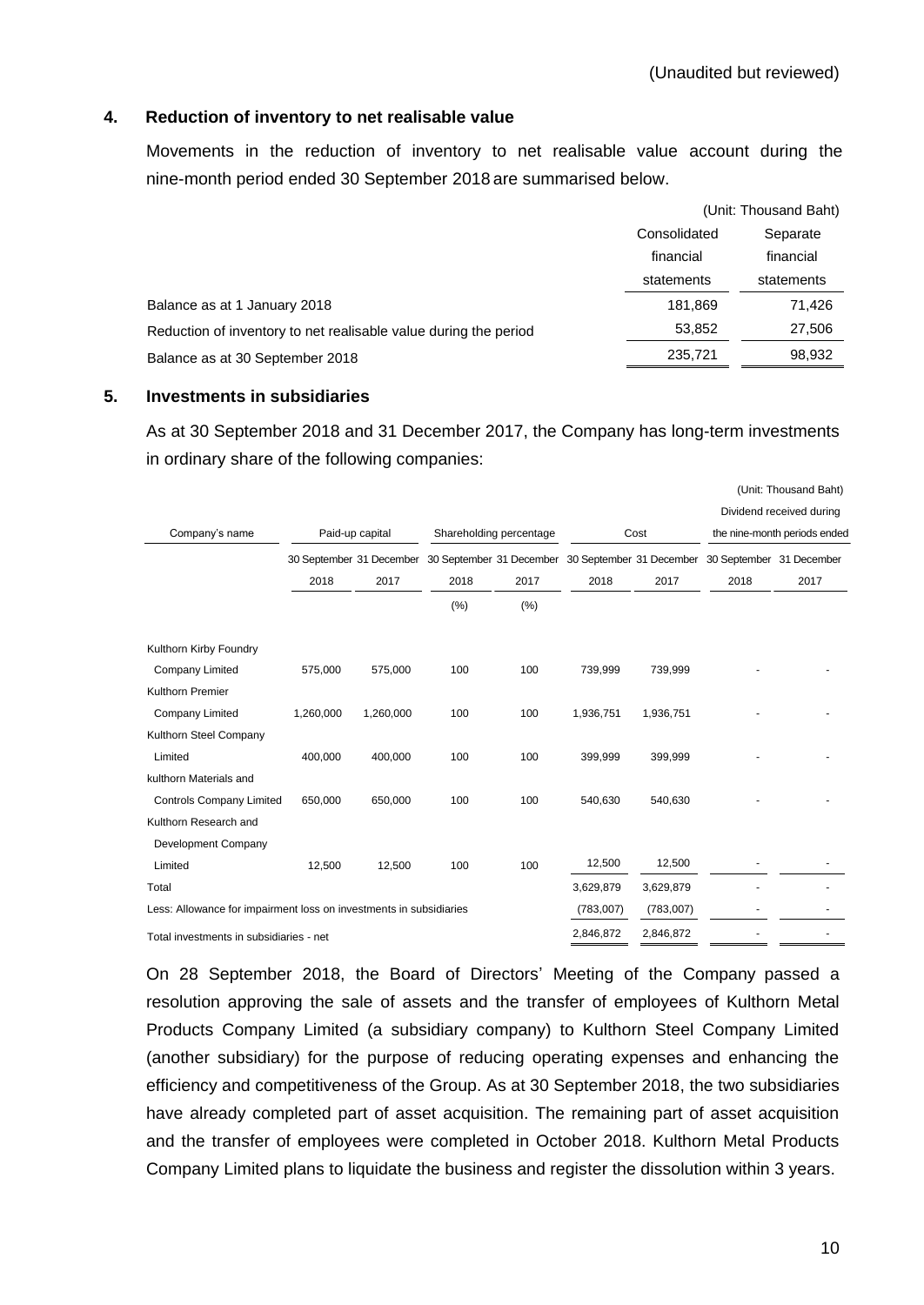## **6. Property, plant and equipment**

Movements of the property, plant and equipment account during the nine-month period ended 30 September 2018 are summarised below.

|                                                                |                      | (Unit: Thousand Baht) |
|----------------------------------------------------------------|----------------------|-----------------------|
|                                                                | Consolidated         | Separate              |
|                                                                | financial statements | financial statements  |
| Net book value as at 1 January 2018                            | 2,794,238            | 1,265,390             |
| Acquisitions during the period - at cost                       | 194.419              | 69,330                |
| Disposals during the period - net book value at disposal date  | (232)                | (63,055)              |
| Write-off during the period - net book value at write-off date | (7.158)              |                       |
| Reversal of allowance for impairment of assets                 | 4,059                |                       |
| Depreciation for the period                                    | (304,487)            | (126, 864)            |
| <b>Translation adjustment</b>                                  | (9,838)              |                       |
| Net book value as at 30 September 2018                         | 2,671,001            | 1,144,801             |

The Company and its subsidiaries pledged their land and buildings thereon with financial institutions as collateral to secure loans as discussed in Note 11.

In addition, the Company and its subsidiaries have entered into negative pledge memorandums, which are part of the short-term credit facility agreements with 3 financial institutions. Under these memorandums, the Company and its subsidiaries are not allowed to dispose, transfer, mortgage or provide any lien on their land and buildings thereon and machinery, except to use as collateral for the syndicated loans to pay off the debts to those financial institutions as described in Note 9.

#### **7. Goodwill on business combination**

|                                   | (Unit: Thousand Baht)             |                  |  |  |
|-----------------------------------|-----------------------------------|------------------|--|--|
|                                   | Consolidated financial statements |                  |  |  |
|                                   | 30 September 2017                 | 31 December 2017 |  |  |
| Goodwill on business combination  | 37,620                            | 37,620           |  |  |
| Less: Accumulated impairment loss | (37, 620)                         | (37, 620)        |  |  |
| Net book value                    |                                   |                  |  |  |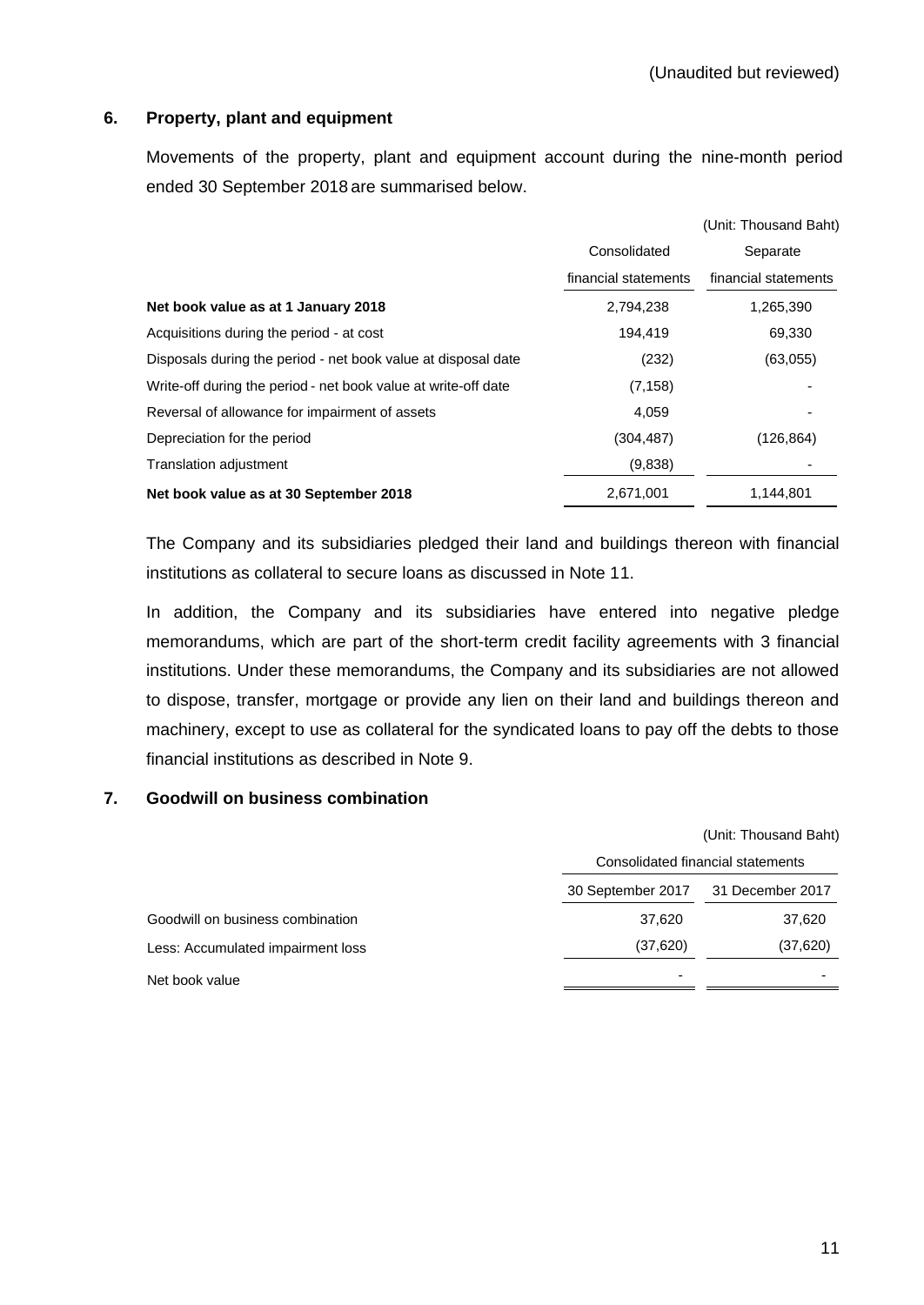#### **8. Other intangible assets**

Movements of the other intangible assets account during the nine-month period ended 30 September 2018 are summarised below.

|                                                                |                      | (Unit: Thousand Baht) |
|----------------------------------------------------------------|----------------------|-----------------------|
|                                                                | Consolidated         | Separate              |
|                                                                | financial statements | financial statements  |
| Net book value as at 1 January 2018                            | 71,080               | 27,855                |
| Acquisitions during the period - at cost                       | 18.451               | 11,394                |
| Disposal during the period - net book value at disposal date   |                      | (1, 192)              |
| Write-off during the period - net book value at write-off date | (3,424)              |                       |
| Amortisation for the period                                    | (7, 717)             | (2,743)               |
| Translation adjustment                                         | (267)                |                       |
| Net book value as at 30 September 2018                         | 78,123               | 35,314                |

#### **9. Bank overdrafts and short-term loans from financial institutions**

|                        |                     |                      |             |                      | (Unit: Thousand Baht) |  |
|------------------------|---------------------|----------------------|-------------|----------------------|-----------------------|--|
|                        | Interest rate       | Consolidated         |             | Separate             |                       |  |
|                        | (percent per annum) | financial statements |             | financial statements |                       |  |
|                        |                     | 30 September         | 31 December | 30 September         | 31 December           |  |
|                        |                     | 2018                 | 2017        | 2018                 | 2017                  |  |
| <b>Bank overdrafts</b> | $7.12 - 7.13$       | 935                  | 5,627       | 321                  |                       |  |
| Short-term loans       | $3.25 - 4.75$       | 897.000              | 974.500     | 637,000              | 714,500               |  |
| <b>Trust receipts</b>  | $3.75 - 4.96$       | 1,526,965            | 1,674,341   | 611,911              | 686,134               |  |
| Packing credit         | $4.18 - 5.66$       | 335,383              | 375,317     | 95,000               | 108,700               |  |
| Total                  |                     | 2,760,283            | 3,029,785   | 1,344,232            | 1,509,334             |  |

The Company and its subsidiaries have entered into negative pledge memorandums, which are part of the short-term credit facility agreements with 3 financial institutions. Under the agreements, the Company and its subsidiaries are required to comply with certain conditions including maintaining interest bearing debt to EBITDA plus extraordinary item and non-cash items ratio not exceeding 5:1 for the consolidated financial statements and debt to equity ratio for the consolidated financial statements not exceeding 2.75:1. The Company and its subsidiaries are not allowed to dispose, transfer, mortgage or provide any lien on their assets, both existing and to be acquired in the future, except to use as collateral for the syndicated loan to pay off the debt to those financial institutions.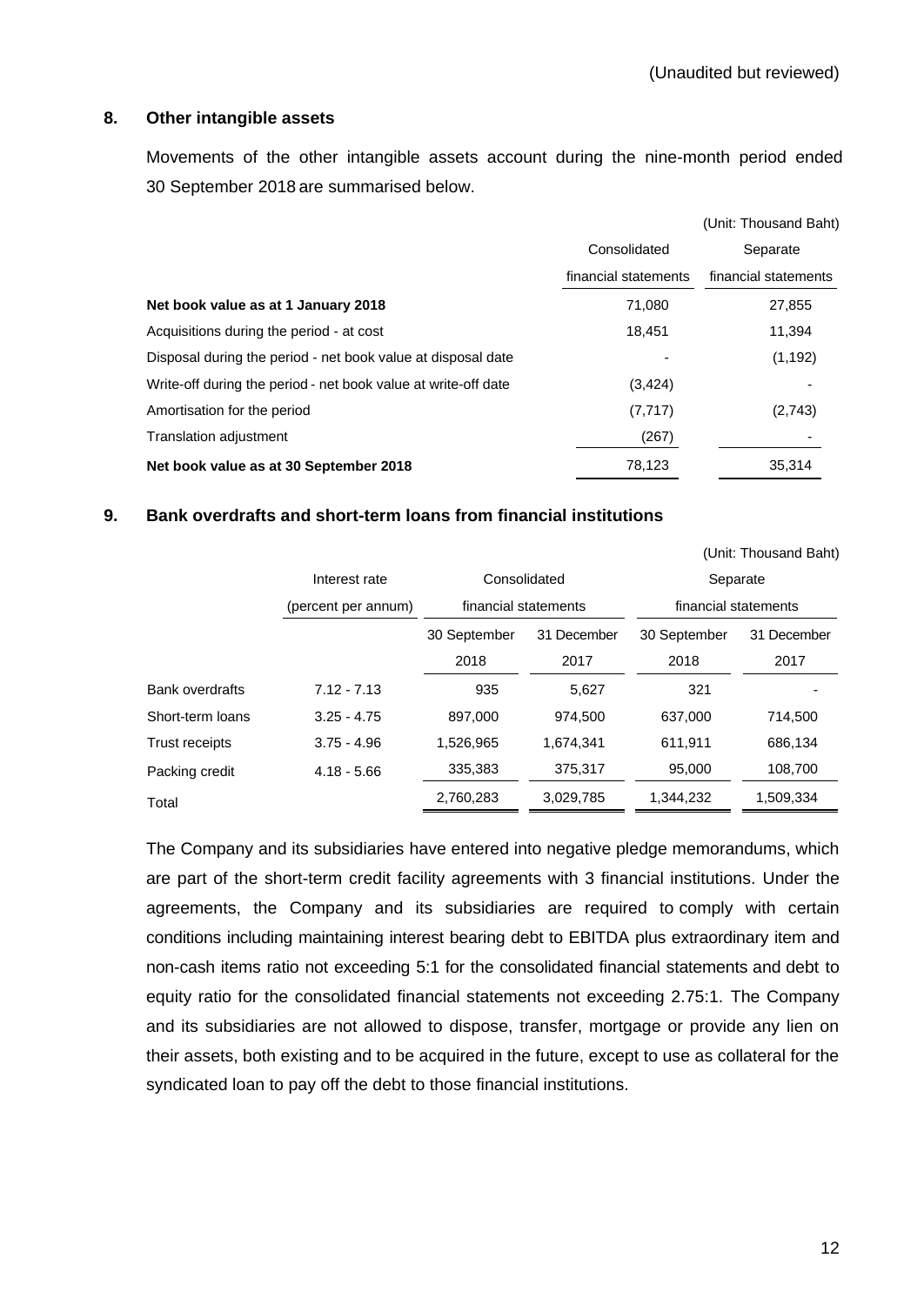# **10. Trade and other payables**

|                                                |              |                      |                      | (Unit: Thousand Baht) |  |  |
|------------------------------------------------|--------------|----------------------|----------------------|-----------------------|--|--|
|                                                |              | Consolidated         | Separate             |                       |  |  |
|                                                |              | financial statements | financial statements |                       |  |  |
|                                                | 30 September | 31 December          | 30 September         | 31 December           |  |  |
|                                                | 2018         | 2017                 | 2018                 | 2017                  |  |  |
| Trade payables - related parties               | 4,929        | 10,790               | 171,262              | 261,219               |  |  |
| Trade payables - unrelated parties             | 522,230      | 638,096              | 235,668              | 361,663               |  |  |
| Other payables - related parties               | 3,641        | 6,130                | 8,548                | 2,569                 |  |  |
| Other payables - unrelated parties             | 155,469      | 138,716              | 76,787               | 81,096                |  |  |
| Accrued interest expenses to related parties   |              |                      | 2,300                | 2,523                 |  |  |
| Accrued interest expenses to unrelated parties | 2,219        | 2,954                | 1,243                | 1,749                 |  |  |
| Accrued expenses - unrelated parties           | 143,498      | 82,412               | 55,174               | 44,132                |  |  |
| Total trade and other payables                 | 831,986      | 879,098              | 550,982              | 754,951               |  |  |

# **11. Long-term loans**

(Unit: Thousand Baht)

|                                         | <b>Consolidated and Separate</b><br>financial statements |             |  |  |
|-----------------------------------------|----------------------------------------------------------|-------------|--|--|
|                                         |                                                          |             |  |  |
|                                         | 30 September                                             | 31 December |  |  |
|                                         | 2018                                                     | 2017        |  |  |
| Long-term loans                         | 1,150,000                                                | 800,000     |  |  |
| Less: current portion                   | (300,000)                                                | (200,000)   |  |  |
| Long-term loans, net of current portion | 850,000                                                  | 600,000     |  |  |
|                                         |                                                          |             |  |  |

Movement of long-term loans during the nine-month period ended 30 September 2018 are summarised below.

|                                        | (Unit: Thousand Baht) |
|----------------------------------------|-----------------------|
|                                        | Consolidated and      |
|                                        | Separate              |
|                                        | financial statements  |
| Balance as at 1 January 2018           | 800,000               |
| Add: Addition during the period        | 500,000               |
| Less: Repayment during the period      | (150,000)             |
| <b>Balance as at 30 September 2018</b> | 1,150,000             |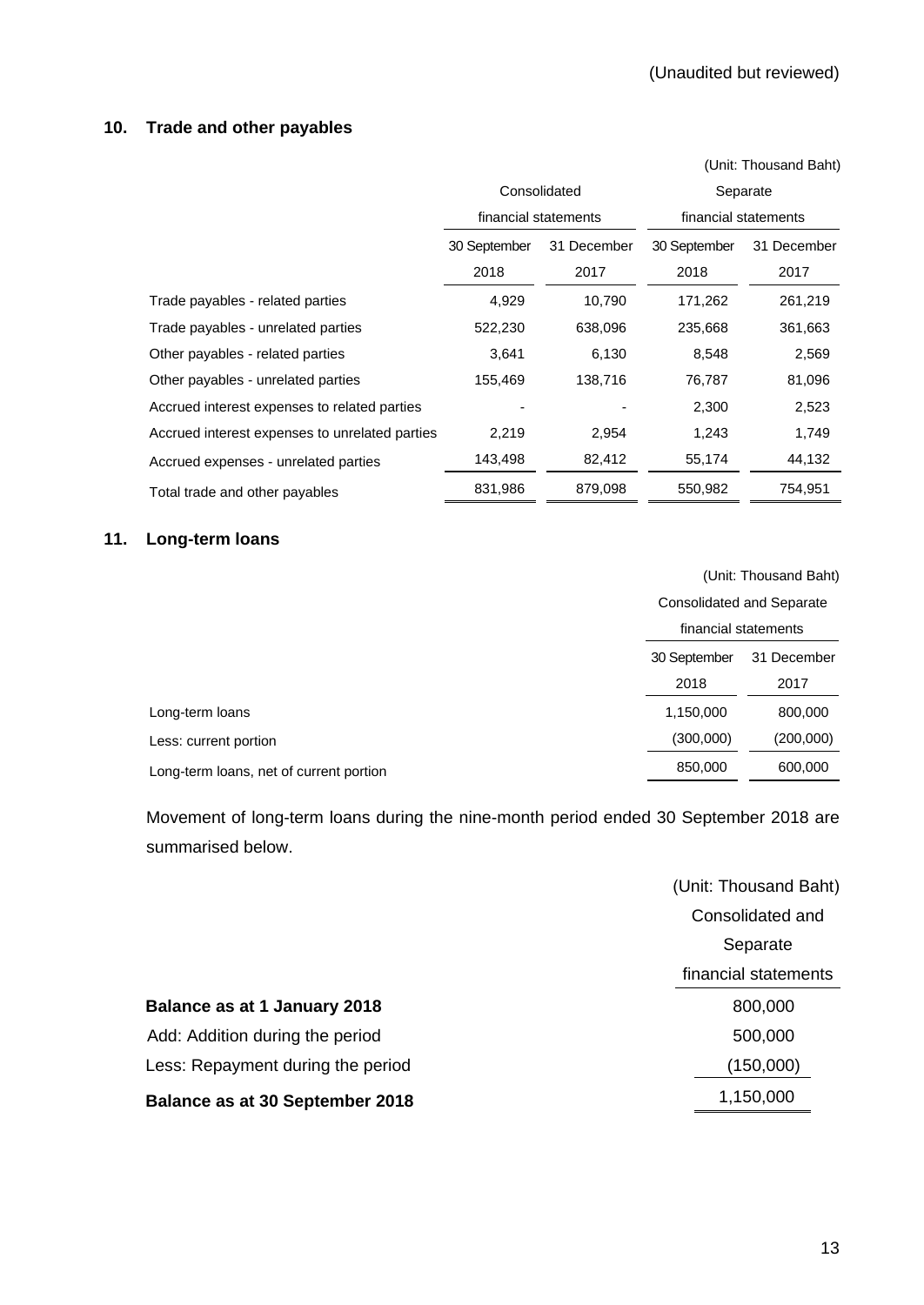In December 2016, the Company and its subsidiaries entered into a Credit Facility Agreement with three financial institutions to obtain long-term syndicated loans facility amounting to Baht 2,000 million.

In December 2016, the Company drew down a Baht 1,000 million loans from financial institutions, and the loan shall be repaid within the year 2021. The repayment of the principal is to be made in 20 quarterly installments, of Baht 50 million each, with the first installment to be paid in March 2017.

Under the loan agreement, the Company and its subsidiaries have to comply with certain conditions including maintaining interest bearing debt to EBITDA plus extraordinary item and non-cash items ratio for the consolidated financial statements not exceeding 5:1 and debt to equity ratio for the consolidated financial statements not exceeding 2.75:1.

In December 2017, the Company and its subsidiaries received a waiver letter from three financial institutions, approving a waiver for certain financial conditions including a waiver maintenance of the interest bearing debt to EBITDA plus extraordinary items and non-cash items ratio for the year ended 31 December 2017.

As at 31 December 2017, the Company and its subsidiaries were able to comply with all conditions as specified in the waiver letter and the loan agreement.

On 31 July 2018, the Company drew down additional Baht 500 million loans from financial institutions, and the loan shall be repaid within the year 2023. The repayment of the principal is to be made in 20 quarterly installments, of Baht 25 million each, with the first installment to be paid in December 2018.

The loan is subject to interest at the rate with reference to THBFIX+3%, and interest is to be paid on a monthly basis.

The above long-term loans from financial institutions are secured by mortgage of the Company's and its subsidiaries' properties and plant thereon.

The Company has entered into an interest rate swap contract for a portion of the above loans as discussed in Note 18.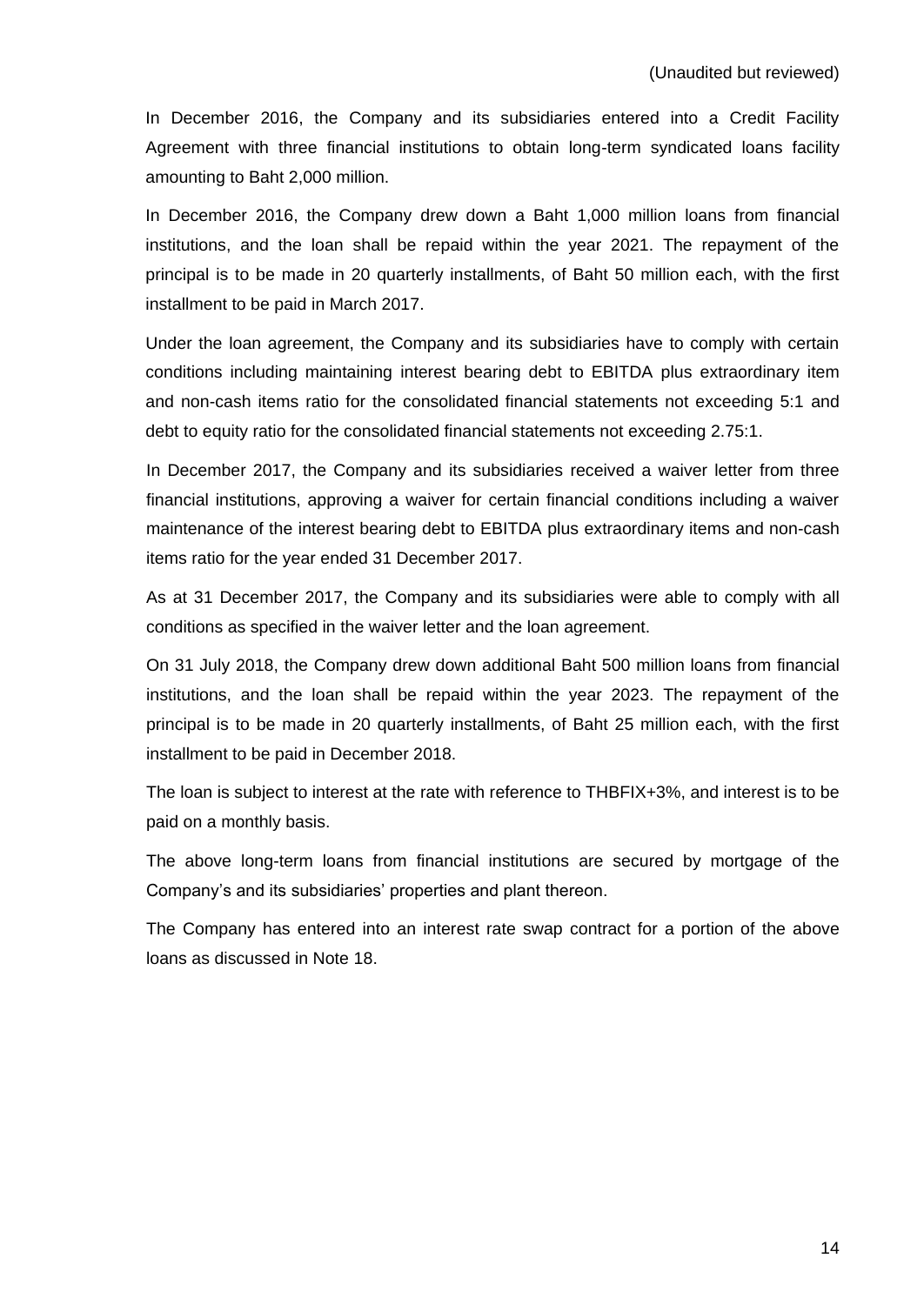## **12. Liabilities under financial lease agreements**

|                                                      |                                                   |                      |                      | (Unit: Thousand Baht) |  |
|------------------------------------------------------|---------------------------------------------------|----------------------|----------------------|-----------------------|--|
|                                                      |                                                   | Consolidated         |                      | Separate              |  |
|                                                      |                                                   | financial statements | financial statements |                       |  |
|                                                      | 30 September 31 December 30 September 31 December |                      |                      |                       |  |
|                                                      | 2018                                              | 2017                 | 2018                 | 2017                  |  |
| Liabilities under financial lease agreements         | 83,051                                            | 134,800              | 3,769                | 9,413                 |  |
| Less: Deferred interest expenses                     | (3,077)                                           | (9, 154)             | (220)                | (480)                 |  |
| Total                                                | 79.974                                            | 125.646              | 3.549                | 8,933                 |  |
| Less: Portion due within one year                    | (59, 841)                                         | (61, 815)            | (1,784)              | (6, 438)              |  |
| Liabilities under financial lease agreements, net of |                                                   |                      |                      |                       |  |
| current portion                                      | 20,133                                            | 63,831               | 1.765                | 2,495                 |  |

The Company and its subsidiaries have entered into the finance lease agreements for rental of machinery and motor vehicles for use in their operation, whereby they are committed to pay rental on a monthly basis. The terms of the agreements are generally between 3 and 5 years.

## **13. Income tax**

Interim corporate income tax was calculated on profit before income tax for the period, using the estimated effective tax rate for the year.

Income tax expenses for the three-month and nine-month periods ended 30 September 2018 and 2017 are made up as follows:

(Unit: Thousand Baht)

|                                          | Consolidated financial statements                 |           |                                                  |           |  |  |  |  |  |
|------------------------------------------|---------------------------------------------------|-----------|--------------------------------------------------|-----------|--|--|--|--|--|
|                                          | For the three-month periods<br>ended 30 September |           | For the nine-month periods<br>ended 30 September |           |  |  |  |  |  |
|                                          | 2018                                              | 2017      | 2018                                             | 2017      |  |  |  |  |  |
| <b>Current income tax:</b>               |                                                   |           |                                                  |           |  |  |  |  |  |
| Interim corporate income tax charge      | (2,371)                                           | (11, 835) | 423                                              | 20,752    |  |  |  |  |  |
| Deferred tax:                            |                                                   |           |                                                  |           |  |  |  |  |  |
| Relating to origination and reversal of  |                                                   |           |                                                  |           |  |  |  |  |  |
| temporary differences                    | (37, 819)                                         | (3,825)   | (65, 627)                                        | (11, 977) |  |  |  |  |  |
| Income tax expense (revenue) reported in |                                                   |           |                                                  |           |  |  |  |  |  |
| the statements of comprehensive          |                                                   |           |                                                  |           |  |  |  |  |  |
| income                                   | (40, 190)                                         | (15,660)  | (65, 204)                                        | 8,775     |  |  |  |  |  |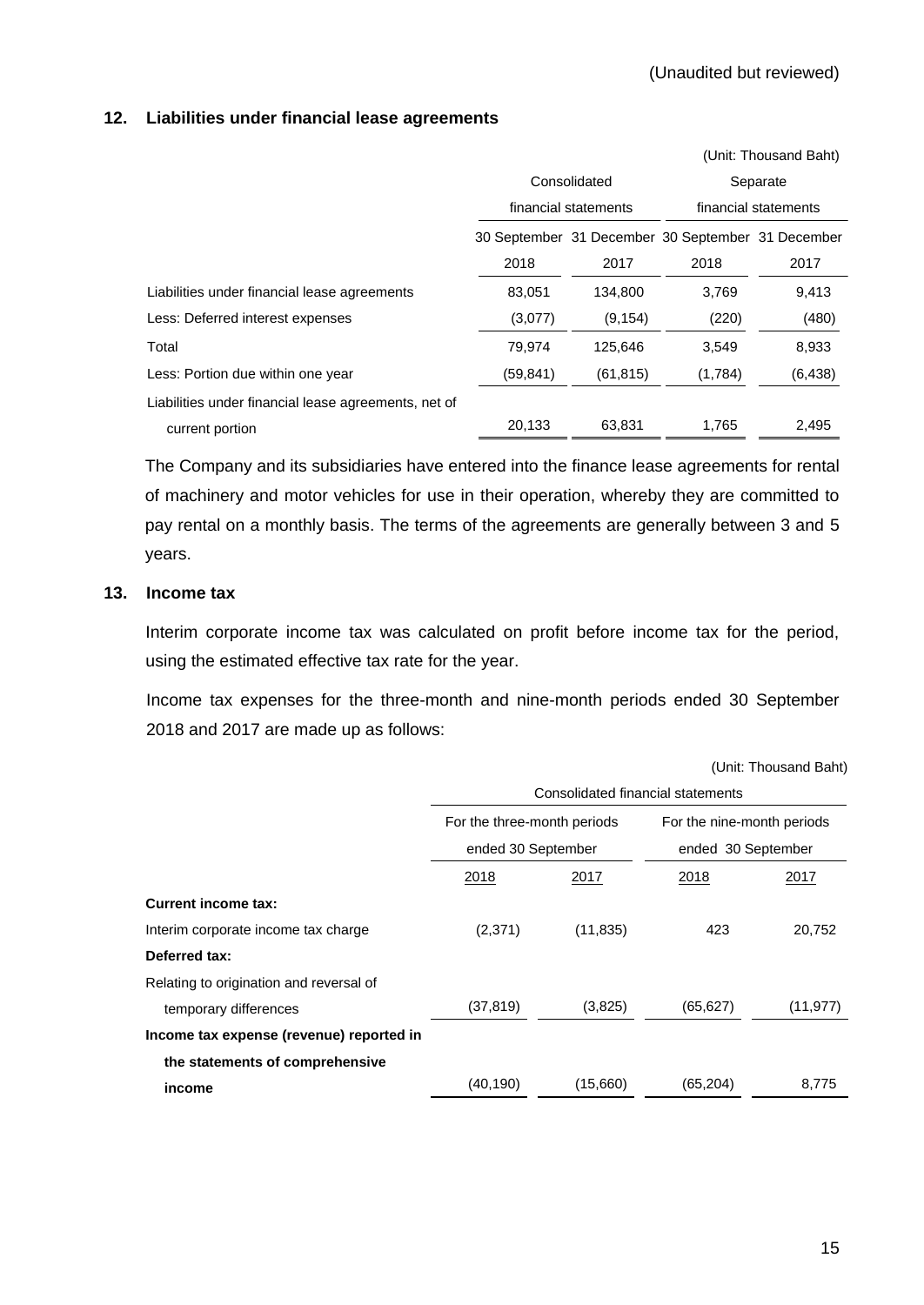(Unit: Thousand Baht)

|                                         | Separate financial statements |           |                                                  |         |  |  |  |  |  |
|-----------------------------------------|-------------------------------|-----------|--------------------------------------------------|---------|--|--|--|--|--|
|                                         | For the three-month periods   |           | For the nine-month periods<br>ended 30 September |         |  |  |  |  |  |
|                                         | ended 30 September            |           |                                                  |         |  |  |  |  |  |
|                                         | 2018                          | 2017      | 2018                                             | 2017    |  |  |  |  |  |
| <b>Current income tax:</b>              |                               |           |                                                  |         |  |  |  |  |  |
| Interim corporate income tax charge     |                               | (11, 429) |                                                  | 4,275   |  |  |  |  |  |
| Deferred tax:                           |                               |           |                                                  |         |  |  |  |  |  |
| Relating to origination and reversal of |                               |           |                                                  |         |  |  |  |  |  |
| temporary differences                   | (29,908)                      | (556)     | (61, 249)                                        | (6,823) |  |  |  |  |  |
| Income tax revenue reported in the      |                               |           |                                                  |         |  |  |  |  |  |
| statements of comprehensive income      | (29,908)                      | (11, 985) | (61, 249)                                        | (2,548) |  |  |  |  |  |

# **14. Loss per share**

Basic loss per share is calculated by dividing loss for the period attributable to equity holders of the Company (excluding other comprehensive income) by the weighted average number of ordinary shares in issue during the period.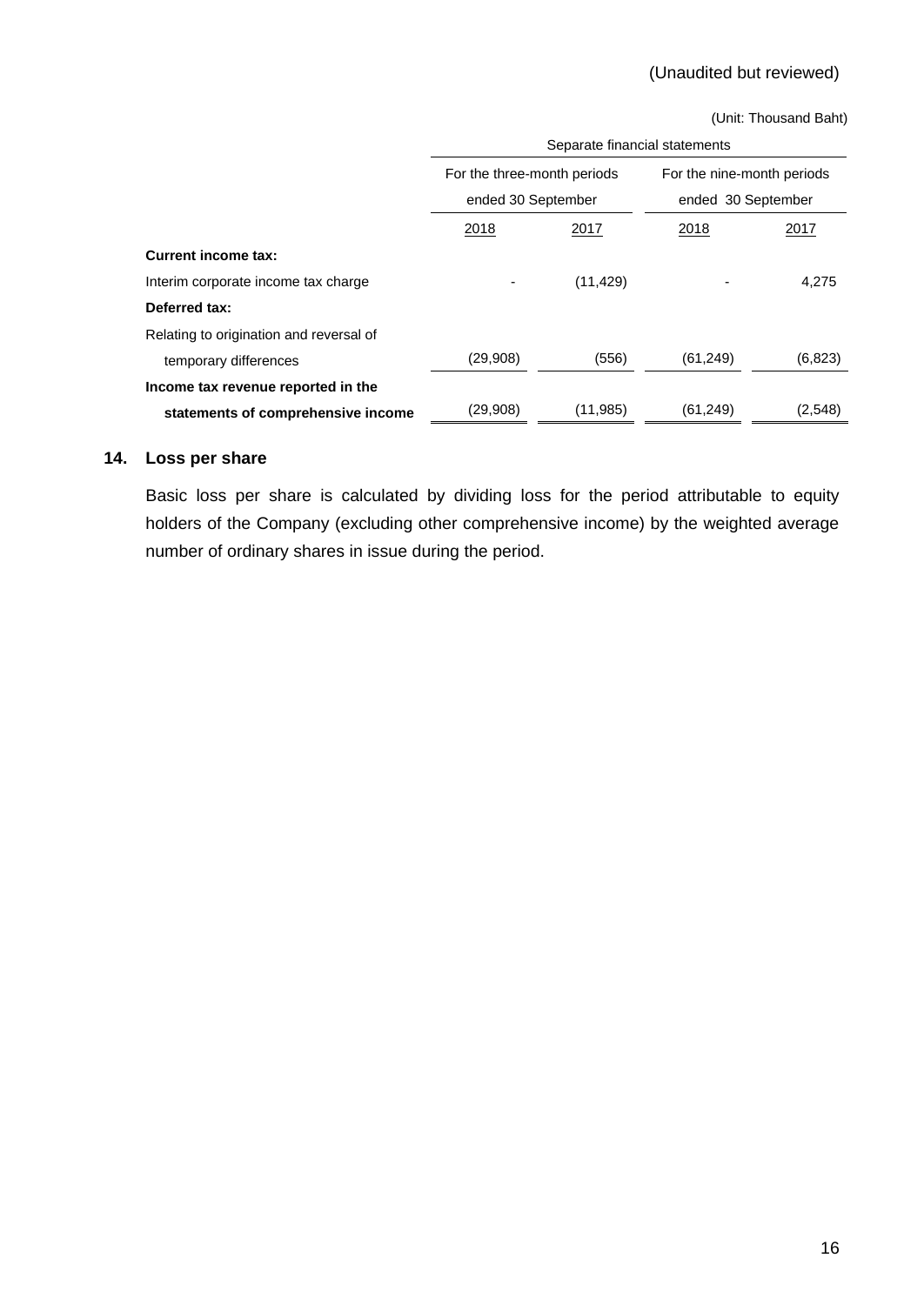#### **15. Segment information**

The Company and its subsidiaries are organised into business units based on its products and services. During the current period, the Company and its subsidiaries have not changed the organisation of their reportable segments.

The following tables present revenue and profit information regarding the Company and its subsidiaries' operating segments for the threemonth and nine-month periods ended 30 September 2018 and 2017, respectively.

(Unit: Million Baht)

|                                   | For the three-month periods ended 30 September |             |               |      |      |             |              |                   |      |        |       |                       |                 |                |                |       |
|-----------------------------------|------------------------------------------------|-------------|---------------|------|------|-------------|--------------|-------------------|------|--------|-------|-----------------------|-----------------|----------------|----------------|-------|
|                                   |                                                | Compressors |               |      |      |             |              |                   |      |        |       |                       | Adjustments and |                |                |       |
|                                   |                                                | and parts   | Enameled wire |      |      | Steel sheet |              | Steel coil center |      | Others |       | <b>Total Segments</b> | eliminations    |                | Consolidated   |       |
|                                   | 2018                                           | 2017        | 2018          | 2017 | 2018 | 2017        | 2018         | 2017              | 2018 | 2017   | 2018  | 2017                  | 2018            | 2017           | 2018           | 2017  |
| Revenue                           |                                                |             |               |      |      |             |              |                   |      |        |       |                       |                 |                |                |       |
| <b>External customers</b>         | 779                                            | 1,306       | 310           | 386  | 193  | 241         | 243          | 219               | 22   | 18     | 1,547 | 2,170                 |                 | $\blacksquare$ | 1,547          | 2,170 |
| Inter-segment                     | 50                                             | 47          | 72            | 92   | 76   | 95          | 51           | 81                | 11   | 23     | 260   | 338                   | (260)           | (338)          |                |       |
| <b>Total revenue</b>              | 829                                            | 1,353       | 382           | 478  | 269  | 336         | 294          | 300               | 33   | 41     | 1,807 | 2,508                 | (260)           | (338)          | 1,547          | 2,170 |
| <b>Results</b>                    |                                                |             |               |      |      |             |              |                   |      |        |       |                       |                 |                |                |       |
| Segment gross profit (loss)       | (51)                                           | (31)        | (21)          | 30   | 4    | (3)         | $\mathbf{3}$ | 38                | (24) | (6)    | (89)  | 28                    | 19              | 16             | (70)           | 44    |
| Other income                      |                                                |             |               |      |      |             |              |                   |      |        |       |                       |                 |                | 14             | 17    |
| Selling and distribution expenses |                                                |             |               |      |      |             |              |                   |      |        |       |                       |                 |                | (13)           | (30)  |
| Administrative expenses           |                                                |             |               |      |      |             |              |                   |      |        |       |                       |                 |                | (152)          | (124) |
| Gain on exchange                  |                                                |             |               |      |      |             |              |                   |      |        |       |                       |                 |                | $\overline{7}$ |       |
| Finance cost                      |                                                |             |               |      |      |             |              |                   |      |        |       |                       |                 |                | (47)           | (45)  |
| Loss before income tax            |                                                |             |               |      |      |             |              |                   |      |        |       |                       |                 |                | (261)          | (138) |
| Income tax                        |                                                |             |               |      |      |             |              |                   |      |        |       |                       |                 |                | 40             | 16    |
| Loss for the period               |                                                |             |               |      |      |             |              |                   |      |        |       |                       |                 |                | (221)          | (122) |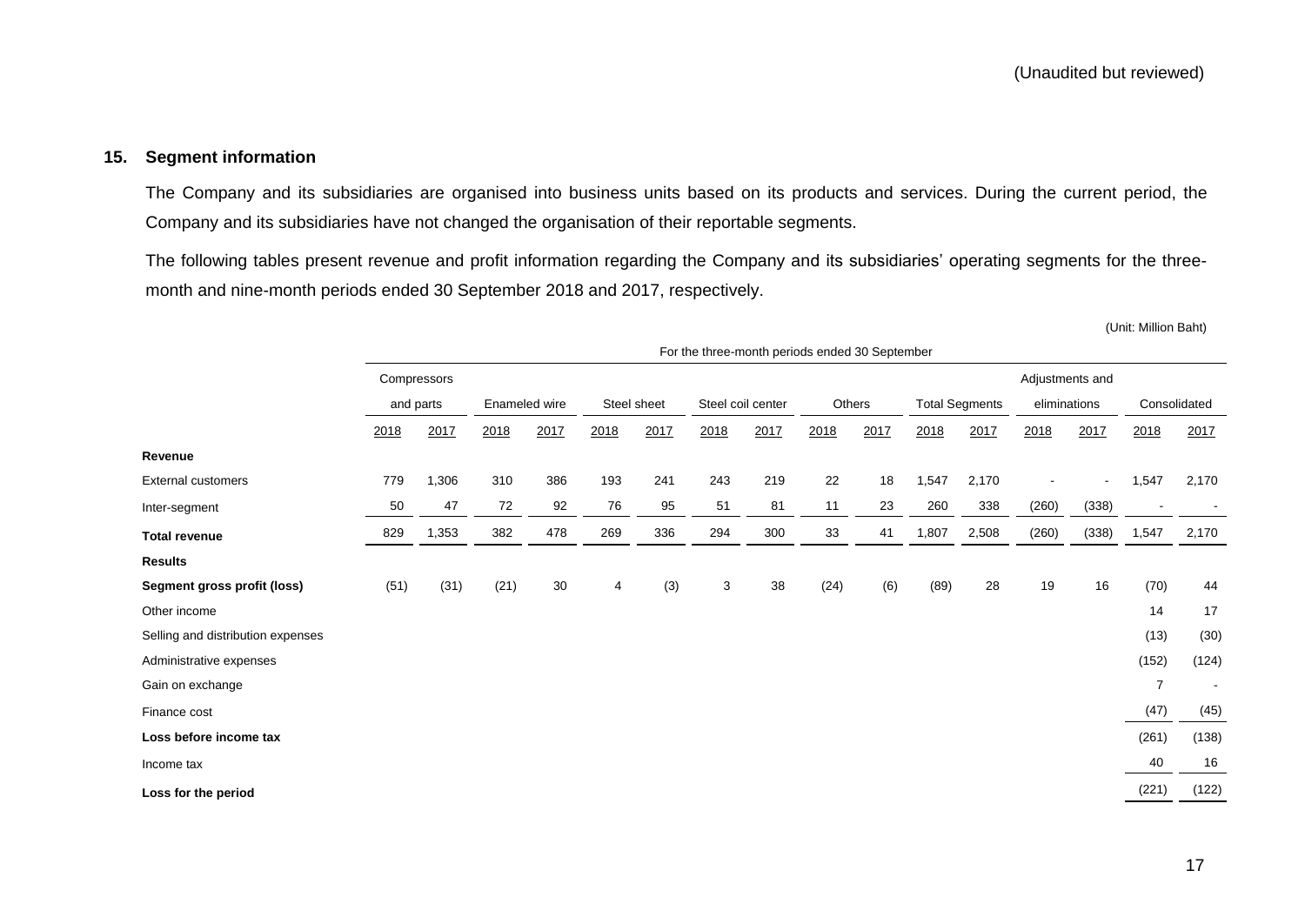(Unit: Million Baht)

|                                   | For the nine-month periods ended 30 September |             |               |       |             |       |                   |      |        |      |                       |       |                              |                              |              |        |
|-----------------------------------|-----------------------------------------------|-------------|---------------|-------|-------------|-------|-------------------|------|--------|------|-----------------------|-------|------------------------------|------------------------------|--------------|--------|
|                                   |                                               | Compressors |               |       |             |       |                   |      |        |      |                       |       |                              | Adjustments and              |              |        |
|                                   |                                               | and parts   | Enameled wire |       | Steel sheet |       | Steel coil center |      | Others |      | <b>Total Segments</b> |       | eliminations                 |                              | Consolidated |        |
|                                   | 2018                                          | 2017        | 2018          | 2017  | 2018        | 2017  | 2018              | 2017 | 2018   | 2017 | 2018                  | 2017  | 2018                         | 2017                         | 2018         | 2017   |
| Revenue                           |                                               |             |               |       |             |       |                   |      |        |      |                       |       |                              |                              |              |        |
| <b>External customers</b>         | 3,407                                         | 4,374       | 1,126         | 1,181 | 743         | 833   | 687               | 640  | 58     | 61   | 6,021                 | 7,089 | $\qquad \qquad \blacksquare$ | $\qquad \qquad \blacksquare$ | 6,021        | 7,089  |
| Inter-segment                     | 135                                           | 118         | 315           | 280   | 316         | 419   | 241               | 285  | 69     | 89   | 1,076                 | 1,191 | (1,076)                      | (1, 191)                     |              | $\sim$ |
| <b>Total revenue</b>              | 3,542                                         | 4,492       | 1,441         | 1,461 | 1,059       | 1,252 | 928               | 925  | 127    | 150  | 7,097                 | 8,280 | (1,076)                      | (1, 191)                     | 6,021        | 7,089  |
| <b>Results</b>                    |                                               |             |               |       |             |       |                   |      |        |      |                       |       |                              |                              |              |        |
| Segment gross profit (loss)       | (94)                                          | 159         | 42            | 90    | 40          | 81    | 68                | 146  | (27)   | (8)  | 29                    | 468   | 21                           | 22                           | 50           | 490    |
| Other income                      |                                               |             |               |       |             |       |                   |      |        |      |                       |       |                              |                              | 41           | 46     |
| Selling and distribution expenses |                                               |             |               |       |             |       |                   |      |        |      |                       |       |                              |                              | (69)         | (104)  |
| Administrative expenses           |                                               |             |               |       |             |       |                   |      |        |      |                       |       |                              |                              | (397)        | (366)  |
| Gain on exchange                  |                                               |             |               |       |             |       |                   |      |        |      |                       |       |                              |                              | 6            | 13     |
| Finance cost                      |                                               |             |               |       |             |       |                   |      |        |      |                       |       |                              |                              | (139)        | (137)  |
| Loss before income tax            |                                               |             |               |       |             |       |                   |      |        |      |                       |       |                              |                              | (508)        | (58)   |
| Income tax                        |                                               |             |               |       |             |       |                   |      |        |      |                       |       |                              |                              | 65           | (9)    |
| Loss for the period               |                                               |             |               |       |             |       |                   |      |        |      |                       |       |                              |                              | (443)        | (67)   |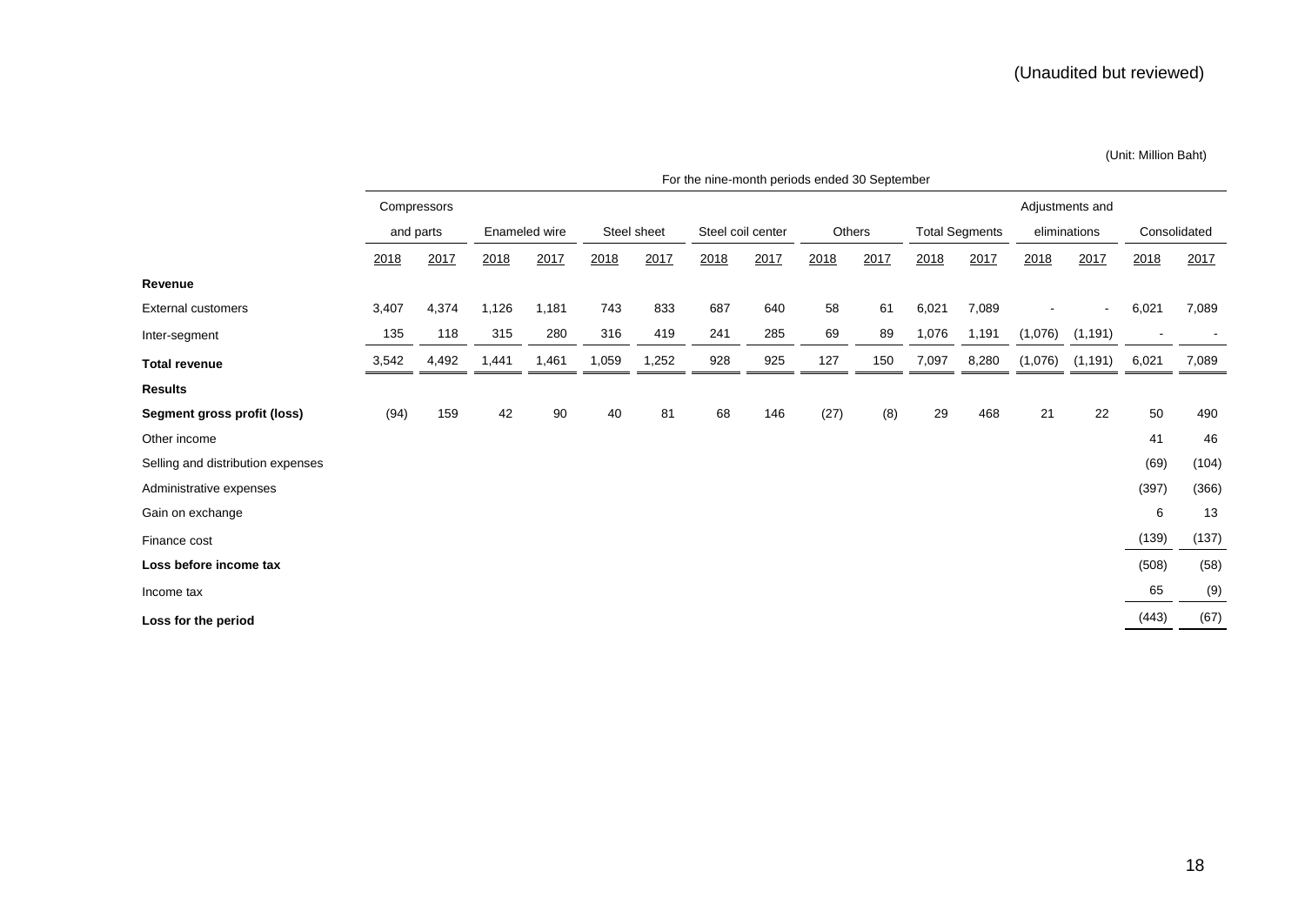## **16. Dividends**

|                          |                               | Total dividends | Dividend per share |
|--------------------------|-------------------------------|-----------------|--------------------|
| <b>Dividends</b>         | Approved by                   | (Million Baht)  | (Baht)             |
| Final dividends for 2016 | Annual General Meeting of the |                 |                    |
|                          | shareholders on 20 April 2017 | 120             | 0.10               |
| Total for 2017           |                               | 120             | 0.10               |
|                          |                               |                 |                    |
| Final dividends for 2017 | Annual General Meeting of the |                 |                    |
|                          | shareholders on 25 April 2018 | 60              | 0.05               |
| Total for 2018           |                               | 60              | 0.05               |

## **17. Commitment and contingent liabilities**

## **17.1 Capital commitments**

As at 30 September 2018, the subsidiaries have capital commitments of approximately Baht 31.8 million (31 December 2017: Baht 102.2 million), relating to acquisition of machinery and equipment.

## **17.2 Operating lease commitments**

The Company and its subsidiaries have entered into several lease agreements in respect of the lease of land, motor vehicles, and office equipment. The terms of the agreements are generally between 1 and 3 years. Future minimum lease payments required under these operating leases agreements were as follows:

|                                  |              |                                   |                               | (Unit: Million Bant) |  |  |
|----------------------------------|--------------|-----------------------------------|-------------------------------|----------------------|--|--|
|                                  |              | Consolidated financial statements | Separate financial statements |                      |  |  |
|                                  | 30 September | 31 December                       | 30 September                  | 31 December          |  |  |
|                                  | 2018         | 2017                              | 2018                          | 2017                 |  |  |
| Payable:                         |              |                                   |                               |                      |  |  |
| In up to 1 year                  | 7.1          | 23.3                              |                               |                      |  |  |
| In over 1 year and up to 3 years | 2.9          | 9.1                               |                               |                      |  |  |

 $(1, 1, 2, 3, 4, 1)$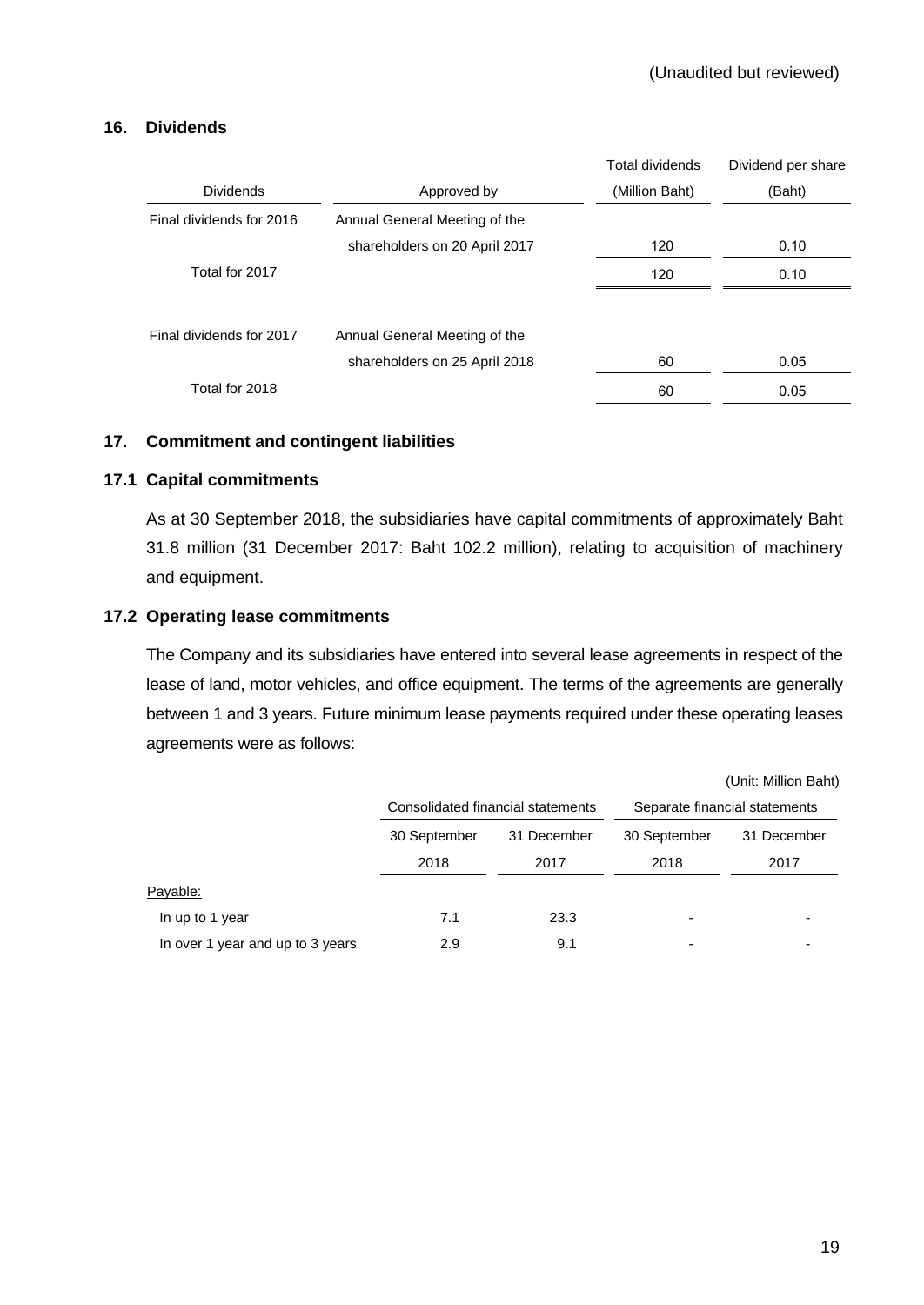## **17.3 Long-term service commitments**

a) The Company and its subsidiaries have commitments relating to service agreements payable in the future as follows:

|                 |              |                                   |                               | (Unit: Million Baht) |  |  |  |
|-----------------|--------------|-----------------------------------|-------------------------------|----------------------|--|--|--|
|                 |              | Consolidated financial statements | Separate financial statements |                      |  |  |  |
|                 | 30 September | 31 December                       | 30 September                  | 31 December          |  |  |  |
|                 | 2018         | 2017                              | 2018                          | 2017                 |  |  |  |
| Payable:        |              |                                   |                               |                      |  |  |  |
| In up to 1 year | 12.3         | 15.6                              | 4.3                           | 5.1                  |  |  |  |
| In over 1 year  | 0.6          | 5.9                               |                               | 3.0                  |  |  |  |

b) The Company and its subsidiaries have commitments related to sales commissions payable to sale agents at the rate stipulated in the agreements or rate agreed between parties.

## **17.4 Guarantees**

- a) As at 30 September 2018, the Company and Kulthorn Materials and Controls Company Limited have contingent liability relating to the guarantee of credit facility of Suzhou Kulthorn Magnet Wire Co., Ltd. to an oversea branch of a commercial bank amounting to RMB 60 million or equivalent to Baht 286 million (31 December 2017: RMB 60 million or equivalent to Baht 305 million).
- b) As at 30 September 2018, there were outstanding bank guarantees of approximately Baht 66.2 million (31 December 2017: Baht 67.3 million), the Company only: Baht 8.3 million (31 December 2017: Baht 8.3 million) issued by the banks on behalf of the Company and its subsidiaries in respect of certain performance bonds as required in the normal course of business of the Company and its subsidiaries. These include letter of guarantee to guarantee electricity usage amounting to Baht 65.9 million (31 December 2017: Baht 65.9 million), the Company only: Baht 8.2 million (31 December 2017: Baht 8.2 million) and to guarantee import duty and others amounting to Baht 0.3 million (31 December 2017: Baht 1.4 million), the Company only: Baht 0.1 million (31 December 2017: Baht 0.1 million).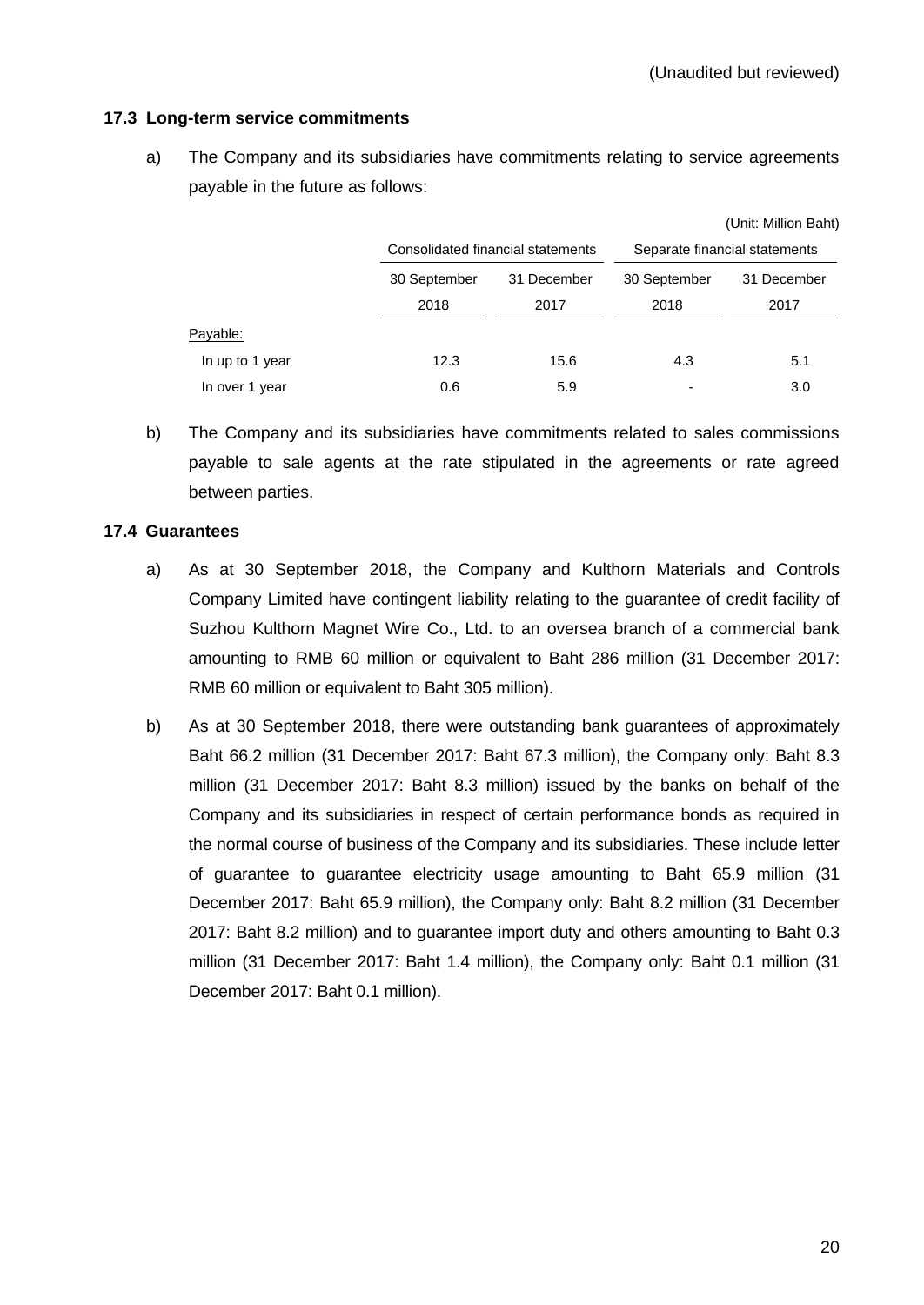## **18. Foreign currency risk**

The Company and its subsidiaries' exposure to foreign currency risk arises mainly from purchases and sales of goods in foreign currencies. The Company and its subsidiaries seek to reduce this risk by entering into forward exchange contracts which generally mature within one year, when they consider appropriate.

Below is the summary of the Company and its subsidiaries' foreign currencies-denominated financial assets/liabilities.

|                  | As at 30 September 2018 |                                   |                     |                               |                                      |         |  |  |  |  |  |
|------------------|-------------------------|-----------------------------------|---------------------|-------------------------------|--------------------------------------|---------|--|--|--|--|--|
|                  |                         | Consolidated financial statements |                     | Separate financial statements | Exchange rate                        |         |  |  |  |  |  |
| Foreign currency | Financial<br>assets     | Financial<br>liabilities          | Financial<br>assets | Financial<br>liabilities      | <b>Buying</b>                        | Selling |  |  |  |  |  |
|                  | (Million)               | (Million)                         | (Million)           | (Million)                     | (Baht per one foreign currency unit) |         |  |  |  |  |  |
| US dollar        | 4                       | 5                                 | 3                   | 3                             | 32.2364                              | 32.5767 |  |  |  |  |  |
| Japanese yen     |                         | 2                                 |                     | 2                             | 0.2817                               | 0.2892  |  |  |  |  |  |
| Euro             |                         | 0.2                               |                     | 0.1                           | 37.3504                              | 38.0908 |  |  |  |  |  |
| <b>RMB</b>       |                         | 5                                 |                     | 5                             | 4.6455                               | 4.7692  |  |  |  |  |  |

|                  | As at 31 December 2017            |                          |                               |                          |                                      |         |
|------------------|-----------------------------------|--------------------------|-------------------------------|--------------------------|--------------------------------------|---------|
|                  | Consolidated financial statements |                          | Separate financial statements |                          | Exchange rate                        |         |
| Foreign currency | Financial<br>assets               | Financial<br>liabilities | Financial<br>assets           | Financial<br>liabilities | <b>Buving</b>                        | Selling |
|                  | (Million)                         | (Million)                | (Million)                     | (Million)                | (Baht per one foreign currency unit) |         |
| US dollar        | 17                                | 10                       | 15                            | 2                        | 32.5146                              | 32.8472 |
| Japanese yen     |                                   | 3                        |                               | и                        | 0.2860                               | 0.2936  |
| Euro             |                                   | 0.1                      |                               | 0.1                      | 38.6607                              | 39.3938 |
| <b>RMB</b>       |                                   |                          |                               | 8                        | 4.9518                               | 5.0771  |

## **Forward exchange contracts**

The Company and its subsidiaries had outstanding forward exchange contract with maturities less than one year as follows:

| As at 30 September 2018                        |               |           |                               |                                      |                 |  |
|------------------------------------------------|---------------|-----------|-------------------------------|--------------------------------------|-----------------|--|
| Consolidated and separate financial statements |               |           |                               |                                      |                 |  |
|                                                | <b>Bought</b> | Sold      |                               | Contractual exchange rate            |                 |  |
| Foreign currency                               | amount        | amount    | Contractual maturity date     | Bought amount                        | Sold amount     |  |
|                                                | (Million)     | (Million) |                               | (Baht per one foreign currency unit) |                 |  |
| <b>US Dollar</b>                               | 3.6           | 8.2       | 5 October 2018 - 1 April 2019 | $32.33 - 33.17$                      | $30.90 - 32.98$ |  |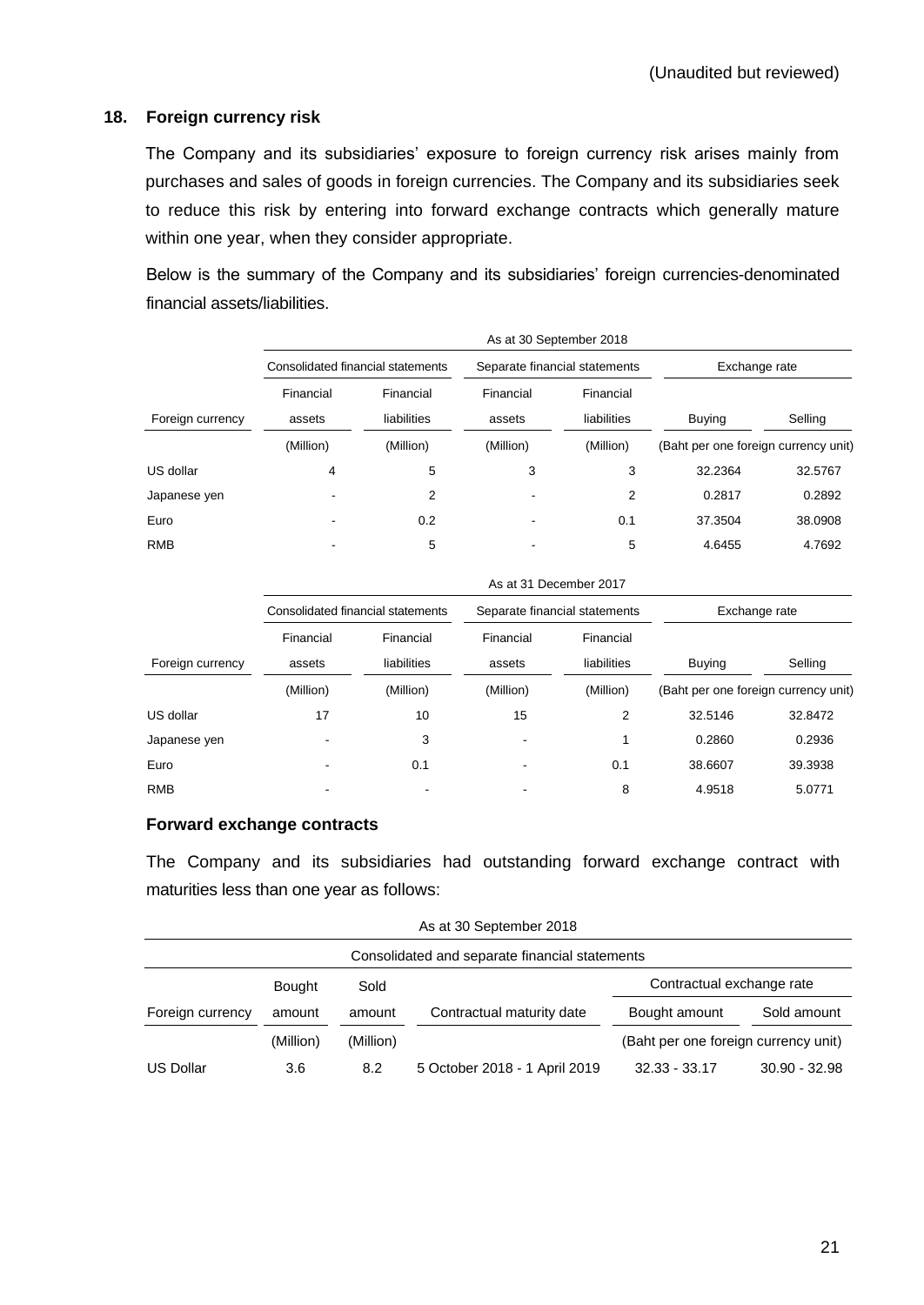| Consolidated and separate financial statements |               |           |                           |                                      |                 |  |
|------------------------------------------------|---------------|-----------|---------------------------|--------------------------------------|-----------------|--|
|                                                | <b>Bought</b> | Sold      |                           | Contractual exchange rate            |                 |  |
| Foreign currency                               | amount        | amount    | Contractual maturity date | Bought amount                        | Sold amount     |  |
|                                                | (Million)     | (Million) |                           | (Baht per one foreign currency unit) |                 |  |
| <b>US Dollar</b>                               | 2.4           | 7.6       | 3 January - 29 June 2018  | 32.98 - 33.27                        | $32.32 - 33.17$ |  |

As at 31 December 2017

#### **Interest rate swap contracts**

As at 30 September 2018, the Company had outstanding interest rate swap contract with a commercial bank for a long-term loan of Baht 850 million in order to change interest calculation from floating interest rate of THB-THBFIX-Reuters plus 3 percent per annum to fixed interest rate at 4.65 percent per annum, calculated based on the loan principal balance as the agreed schedule.

As at 30 September 2018, fair value of interest rate swap contract has increased from the contract than trade date by Baht 1.4 million.

#### **19. Fair value hierarchy**

As at 30 September 2018, the Company and its subsidiaries had the following financial liabilities that were measured at fair value using different level of input as follow:

> (Unit: Million Baht) Consolidated and separate financial statements Level 2

## **Financial liabilities measured at fair value**

**Derivatives** Foreign currency forward contracts 9.3

During the current period, there were no transfers within the fair value hierarchy.